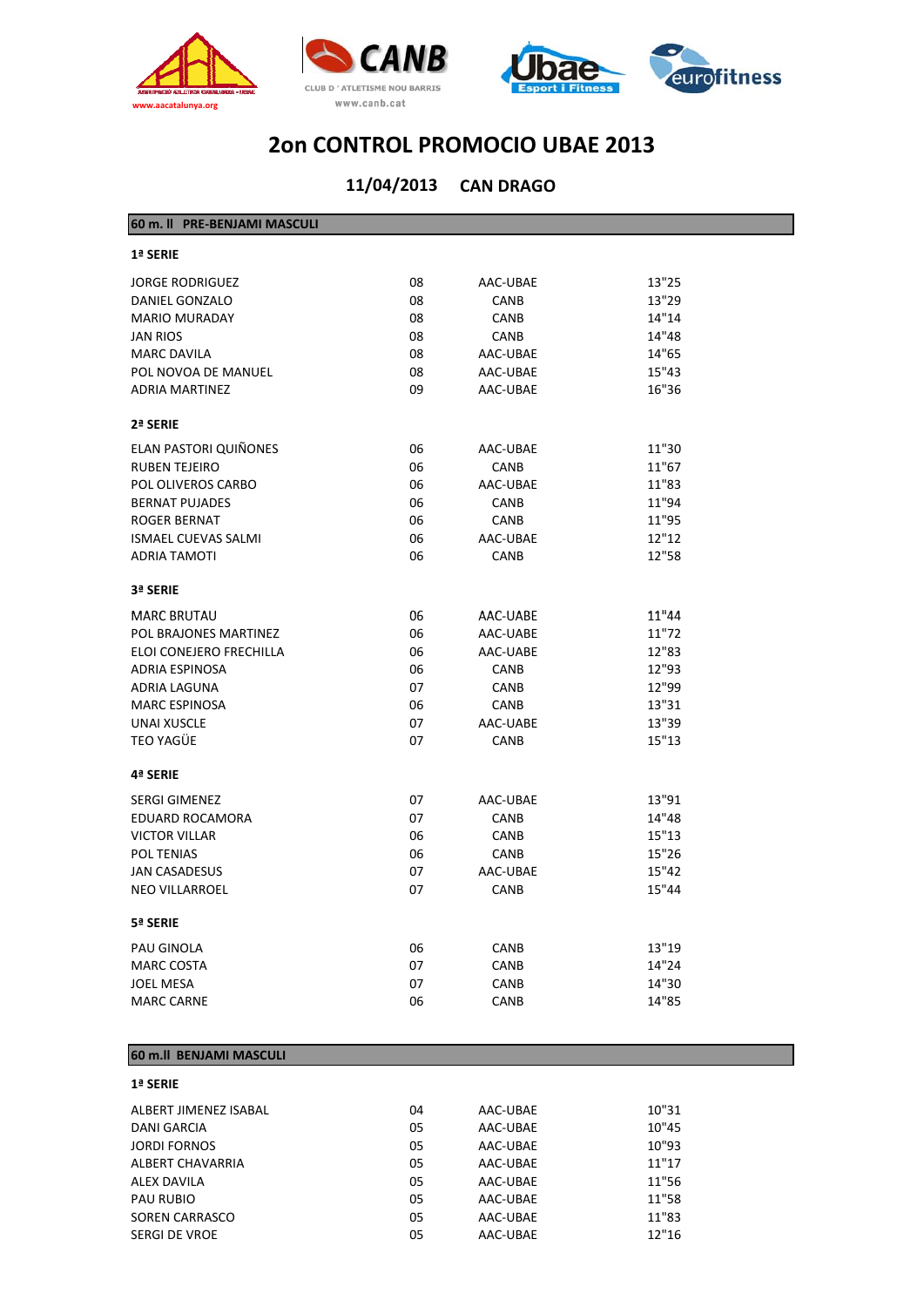





### **CAN DRAGO 11/04/2013**

**2ª SERIE**

| ALEX GONZALO HABA         | 05 | <b>CANB</b>      | 10"42 |
|---------------------------|----|------------------|-------|
| <b>VICENT BLANQUEZ</b>    | 04 | CANB             | 10"58 |
| <b>ARNAU GONZALEZ</b>     | 04 | CANB             | 10"89 |
| <b>IVAN VALENZUELA</b>    | 04 | <b>CANB</b>      | 11"24 |
| <b>MARIO GARCIA</b>       | 04 | CANB             | 11"27 |
| <b>DANIEL CANTON</b>      | 04 | AAC-UBAE         | 11"65 |
| MIGUEL TOLEDO             | 05 | AAC-UBAE         | 11"92 |
| <b>AMINE TAKI</b>         |    | AAC-UBAE         | 13"05 |
| 3ª SERIE                  |    |                  |       |
| <b>ALEX CUERDA</b>        | 04 | CANB             | 11"12 |
| <b>IAN ANGULO</b>         | 05 | CANB             | 11"51 |
| <b>JAN CHOURE</b>         | 04 | <b>CANB</b>      | 11"62 |
| <b>ALBERT PULIDO</b>      | 05 | CANB             | 11"67 |
| <b>DAVID ROCA</b>         | 05 | CANB             | 11"82 |
| <b>JOEL RUIZ</b>          | 04 | CANB             | 12"01 |
| <b>ARNAU SERRANO</b>      | 05 | AAC-UBAE         | 12"99 |
| 4ª SERIE                  |    |                  |       |
| ADRIA ALSINA FERNANDEZ    | 05 | <b>KANALETES</b> | 9"92  |
| <b>EZEKIEL GALAZIA</b>    | 05 | CANB             | 10"76 |
| <b>GUILLEM COLON</b>      | 04 | CANB             | 11"04 |
| <b>HECTOR MURADAY</b>     | 05 | CANB             | 11"31 |
| PERE BALLART VERNET       | 05 | AAC-UBAE         | 11"39 |
| <b>PAULI CANALS</b>       | 04 | CANB             | 11"43 |
| <b>MATEU TORRES VIDAL</b> | 05 | <b>CANB</b>      | 11"59 |
| <b>TARIKU BATISTE</b>     | 04 | AAC-UBAE         | 12"61 |

#### **600 m. ll BENJAMI MASCULI**

| ALBERT JIMENEZ ISABAL          | 04 | AAC-UBAE    | 2'06"37  |
|--------------------------------|----|-------------|----------|
| <b>DANI GARCIA</b>             | 05 | AAC-UBAE    | 2'14''62 |
| <b>MARIO GARCIA PALACIO</b>    | 04 | <b>CANB</b> | 2'17"67  |
| <b>JORDI FORNOS</b>            | 05 | AAC-UBAE    | 2'20"36  |
| ALEX GONZALO                   | 05 | CANB        | 2'20"65  |
| <b>PAU RUBIO</b>               | 05 | AAC-UBAE    | 2'20"73  |
| ARNAU GONZALEZ GONZALEZ        | 04 | CANB        | 2'25"38  |
| <b>VICENT BLANQUEZ COLOMER</b> | 04 | <b>CANB</b> | 2'26"49  |
| JAN ANGULO BEYRET              | 05 | CANB        | 2'26"98  |
| <b>TARIKU BATISTE</b>          | 04 | AAC-UBAE    | 2'27"86  |
| <b>SERGI DE VROE</b>           | 05 | AAC-UBAE    | 2'29"00  |
| DAVID ROCA GARCIA              | 05 | <b>CANB</b> | 2'30"99  |
| <b>IVAN VALENZUELA</b>         | 04 | CANB        | 2'31"74  |
| <b>ALEX CUERDA</b>             | 04 | <b>CANB</b> | 2'33"53  |
| <b>GUILLEM COLOM SANMIGUEL</b> | 04 | <b>CANB</b> | 2'35"60  |
| <b>MATEU TORRES VIDAL</b>      | 05 | CANB        | 2'36"42  |
| <b>HECTOR MURADAY</b>          | 05 | <b>CANB</b> | 2'37"03  |
| <b>SERGI CASTELL</b>           | 05 | AAC-UBAE    | 2'39"03  |
| <b>ARNAU SERRANO</b>           | 05 | AAC-UBAE    | 2'39"70  |
| <b>JAN CHAURE</b>              | 04 | CANB        | 2'40"10  |
| ALBERT CHAVARRIA               | 05 | AAC-UBAE    | 2'41"01  |
| ALEX DAVILA                    | 05 | AAC-UBAE    | 2'42''10 |
| <b>PAULI CANALS</b>            | 04 | CANB        | 2'42"19  |
| MIGUEL TOLEDO                  | 05 | AAC-UBAE    | 2'45"06  |
| <b>DANIEL CANTON</b>           | 04 | AAC-UBAE    | 2'46"31  |
| SOREN CARRASCO                 | 05 | AAC-UBAE    | 2'48"86  |
| ALBERT PULIDO SALA             | 05 | CANB        | 2'50"28  |
| <b>EZEQUIEL GALAZIA</b>        | 05 | CANB        | 2'52"85  |
| <b>JOEL RUIZ LAHOZ</b>         | 04 | <b>CANB</b> | 2'57"46  |
| <b>AMINE TAKI</b>              | 05 | AAC-UBAE    | 2'57''52 |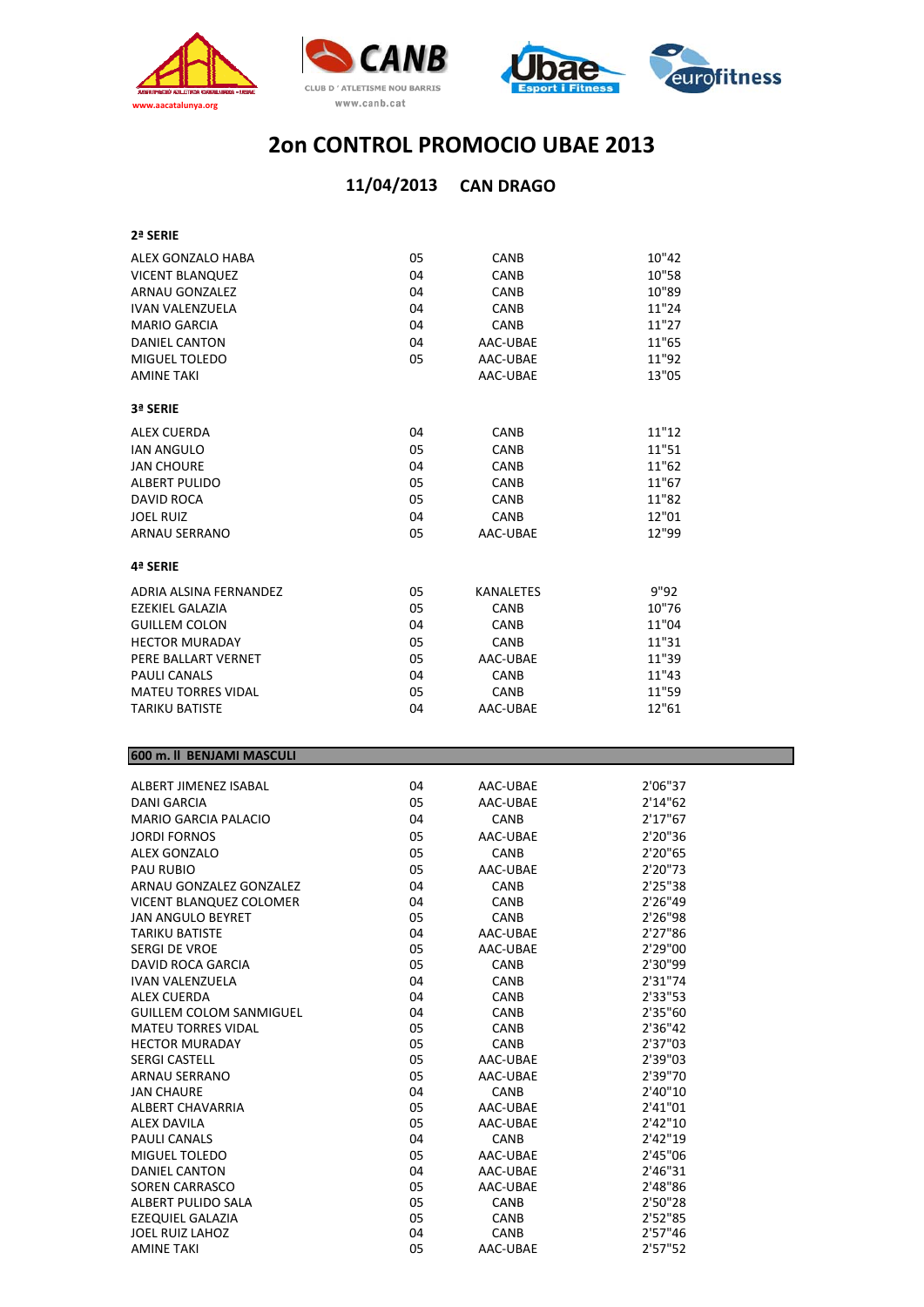





**CAN DRAGO 11/04/2013**

| 60 m.ll ALEVI MASCULI       |    |             |         |  |
|-----------------------------|----|-------------|---------|--|
| 1ª SERIE                    |    |             |         |  |
| <b>VICENTE GARRIDO</b>      | 02 | <b>CANB</b> | 9"73    |  |
| <b>JOEL PEREZ RODRIGUEZ</b> | 03 | AAC-UBAE    | 9"74    |  |
| <b>MARCEL ALVAREZ</b>       | 02 | AAC-UBAE    | 10"15   |  |
| LLUC BONAL CORDOMI          | 02 | AAC-UBAE    | 10"56   |  |
| <b>SEGI CAPDEVILA</b>       | 02 | CANB        | 10"69   |  |
| <b>CRISTIAN SIVILLA</b>     | 02 | AAC-UBAE    | 11"19   |  |
| <b>JOEL CONEJERO</b>        | 02 | AAC-UBAE    | 11"94   |  |
| 2ª SERIE                    |    |             |         |  |
| <b>HUGO GIMENO</b>          | 02 | <b>CANB</b> | 9"45    |  |
| <b>JOAN COMAS MARIN</b>     | 03 | AAC-UBAE    | 9"48    |  |
| <b>JOSE MIGUEL SOLETA</b>   | 03 | <b>CANB</b> | 9"90    |  |
| LLUC RAMADA MUÑOZ           | 03 | AAC-UBAE    | 10"22   |  |
| ALEX DE LA FUENTE           | 03 | AAC-UBAE    | 10"33   |  |
| PAU CIVERA POCEIRO          | 03 | AAC-UBAE    | 10"34   |  |
| <b>ERIC LORE AMIGO</b>      | 03 | AAC-UBAE    | 10"95   |  |
| PAU HERNANDEZ AROLA         | 03 | AAC-UBAE    | 12"22   |  |
|                             |    |             |         |  |
| 600 m.ll ALEVI MASCULI      |    |             |         |  |
| LLUC RAMADA MUÑOZ           | 03 | AAC-UBAE    | 1'58"34 |  |
| LLUC BONAL CORDOMI          | 02 | AAC-UBAE    | 2'00"52 |  |
| <b>JOEL PEREZ RODRIGUEZ</b> | 03 | AAC-UBAE    | 2'00"84 |  |
| <b>HUGO GIMENO</b>          | 02 | <b>CANB</b> | 2'01"21 |  |
| <b>ERIC LORE AMIGO</b>      | 03 | AAC-UBAE    | 2'03"29 |  |
| PAU HERNANDEZ AROLA         | 03 | AAC-UBAE    | 2'05"64 |  |

#### **80 m.ll INFANTIL MASCULI**

| <b>1ª SERIE</b>         |    |          |       |
|-------------------------|----|----------|-------|
| <b>MARC MOLINA</b>      | 00 | AAC-UBAE | 11"31 |
| <b>CRISTIAN ASENJO</b>  | 00 | AAC-UBAE | 11"56 |
| AARON LAS HERAS RUPEREZ | 00 | AAC-UBAE | 11"77 |
| ALEX SERRANO MARULL     | 01 | AAC-UBAE | 12"03 |
| <b>JOEL PAREDES</b>     | 01 | AAC-UBAE | 12"13 |
| DANIEL JIMENEZ ISABAL   | 00 | AAC-UBAE | 12"30 |
| SIMON POMBO HILLENIUS   | 01 | AAC-UBAE | 12"97 |

JOAN COMAS MARIN 03 AAC-UBAE 2'09"61 PAU CIVERA POCEIRO 03 AAC‐UBAE 2'12"20 MARCEL ALBAREZ 02 AAC‐UBAE 2'15"27 IVAN BENITO 03 CANB 2'16"35 SERGI CAPDEVILA 2'17"65 VICENTE GARRIDO 02 CANB 2'19"99 ANIOL VINYES 03 CANB 2'20"37 POL CARCELES FERRERONS 03 AAC‐UBAE 2'21"01 JOSE MIGUEL SOLETO 03 CANB 2'21"56 CRISTIAN SIVILLA 02 AAC‐UBAE 2'22"06 ERIC CRESPO 02 CANB 2'22"18 JOEL CONEJERO FRECHILLA 02 AAC‐UBAE 2'22"89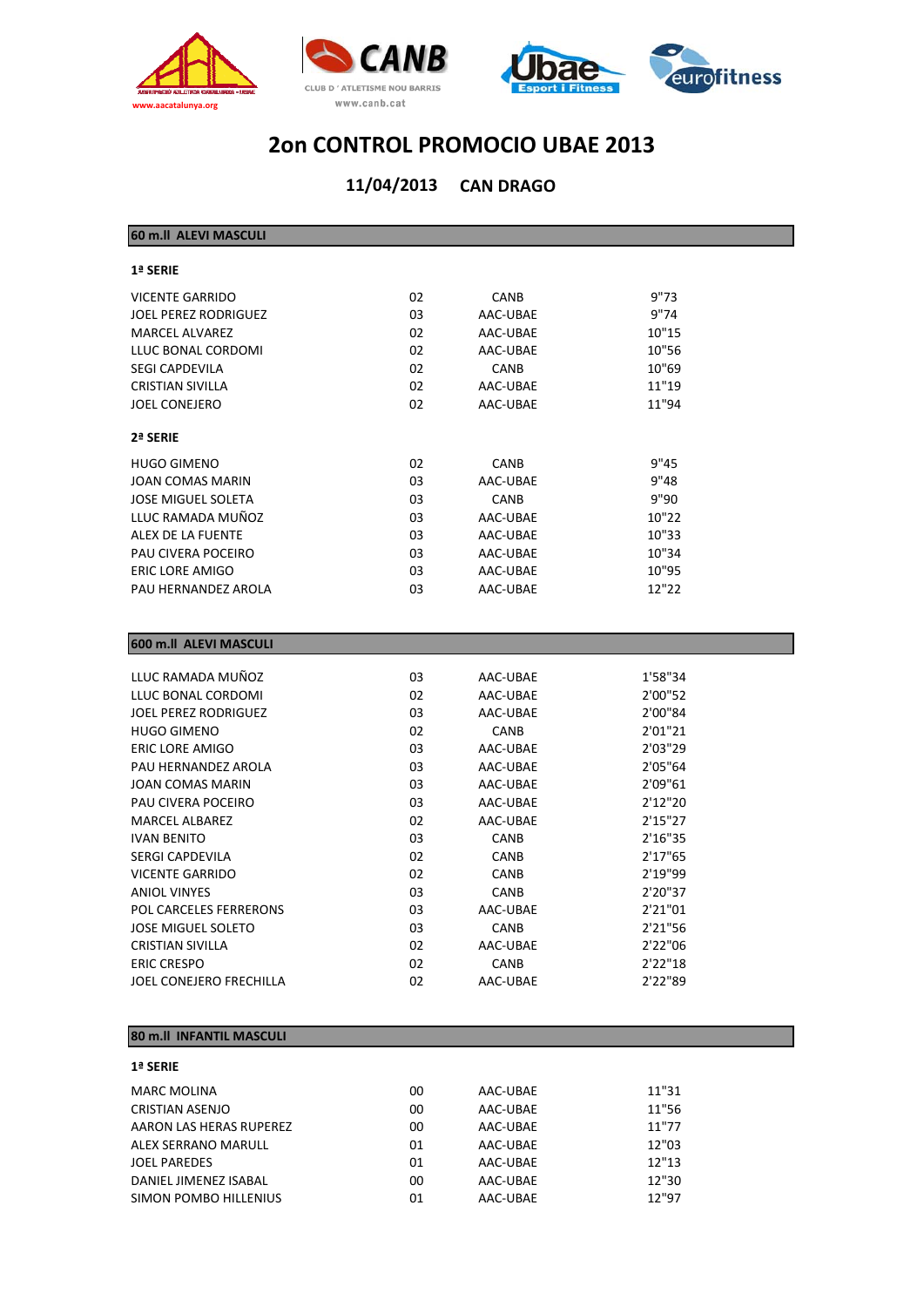





## **CAN DRAGO 11/04/2013**

| POL COMAS MARIN          | 01     | AAC-UBAE    | 11"40 |
|--------------------------|--------|-------------|-------|
| ORIOL LOPEZ              | 01     | AAC-UBAE    | 11"69 |
| <b>ORIOL ALMIRALL</b>    | 00     | <b>CANB</b> | 12"65 |
| DANIEL DE LA HOZ         | 01     | <b>CANB</b> | 12"72 |
| SALI OLIVE NIETO         | 00     | <b>CANB</b> | 12"93 |
| <b>ALBERT CASAS</b>      | 00     | AAC-UBAE    | 13"46 |
| <b>GERARD SOLAVER</b>    | 01     | CANB        | 13"61 |
| 3ª SERIE                 |        |             |       |
| <b>BIEL BENAVENTE</b>    | 01     | <b>CANB</b> | 11"44 |
| <b>CARLOS HERNANDEZ</b>  | $00\,$ | AAC-UBAE    | 12"20 |
| JORDI JULIA              | 00     | CANB        | 12"43 |
| PEP AYMERICH BOSCH       | 00     | <b>CANB</b> | 12"63 |
| <b>SERGI OTERO</b>       | 00     | CANB        | 12"89 |
| AXEL CAÑADELL            | 01     | AAC-UBAE    | 13"27 |
| ADRIA CHAVARRIA SALCEDO  | 01     | AAC-UBAE    | 13"76 |
| 4ª SERIE                 |        |             |       |
| JUAN JALON GUERRA        | 01     | <b>CANB</b> | 12"07 |
| MIGUEL FERNANDEZ         | 01     | CANB        | 12"25 |
| <b>JULIO CESAR LOPEZ</b> | 00     | <b>CANB</b> | 12"25 |
| <b>JOSUE TELLEZ</b>      | 00     | <b>CANB</b> | 12"98 |
| POL CARNE                | 01     | CANB        | 14"40 |

#### **600 m.ll INFANTIL MASCULI**

| AARON LAS HERAS RUPEREZ    | 00 | AAC-UBAE    | 1'41"75  |
|----------------------------|----|-------------|----------|
| CRISTIAN ASENJO            | 00 | AAC-UBAE    | 1'44"48  |
| DANIFI JIMFNF7 ISARAI      | 00 | AAC-UBAE    | 1'46"09  |
| SALIM OLIVE NIETO          | 00 | CANB        | 1'48"54  |
| <b>JORDI JULIA</b>         | 00 | <b>CANB</b> | 1'50"08  |
| <b>MARC MOLINA</b>         | 00 | AAC-UBAE    | 1'53"36  |
| <b>ALEX SERRANO MARULL</b> | 01 | AAC-UBAE    | 1'55"33  |
| ORIOL LOPEZ                | 01 | AAC-UBAE    | 1'58"56  |
| POL COMAS MARIN            | 01 | AAC-UBAE    | 1'59"63  |
| <b>CARLOS HERNANDEZ</b>    | 00 | AAC-UBAE    | 2'01"00  |
| <b>JOEL PAREDES</b>        | 01 | AAC-UBAE    | 2'02"39  |
| MIGUEL FERNANDEZ           | 01 | CANB        | 2'05"50  |
| DANIFL DE LA HOZ           | 01 | <b>CANB</b> | 2'05"79  |
| <b>JOSUE TELLEZ</b>        | 00 | CANB        | 2'06"25  |
| <b>JUAN JALON GUERRA</b>   | 01 | <b>CANB</b> | 2'06"79  |
| <b>JULIO CESAR LOPEZ</b>   | 00 | CANB        | 2'09"06  |
| <b>ALBERT CASAS</b>        | 00 | AAC-UBAE    | 2'12''41 |
| <b>GERARD SALOVEU</b>      | 01 | <b>CANB</b> | 2'13''17 |
| <b>MARTI CANOA</b>         | 01 | CANB        | 2'13"51  |
| <b>JOEL YUSTE</b>          | 00 | AAC-UBAE    | 2'17"87  |
| AXFI CAÑADELL BELTRAN      | 01 | AAC-UBAE    | 2'19"06  |
| SIMON POMBO HILLENIUS      | 01 | AAC-UBAE    | 2'19"68  |
| ADRIA CHAVARRIA            | 01 | AAC-UBAE    | 2'20"03  |
| POL CARNE                  | 01 | CANB        | 2'20"32  |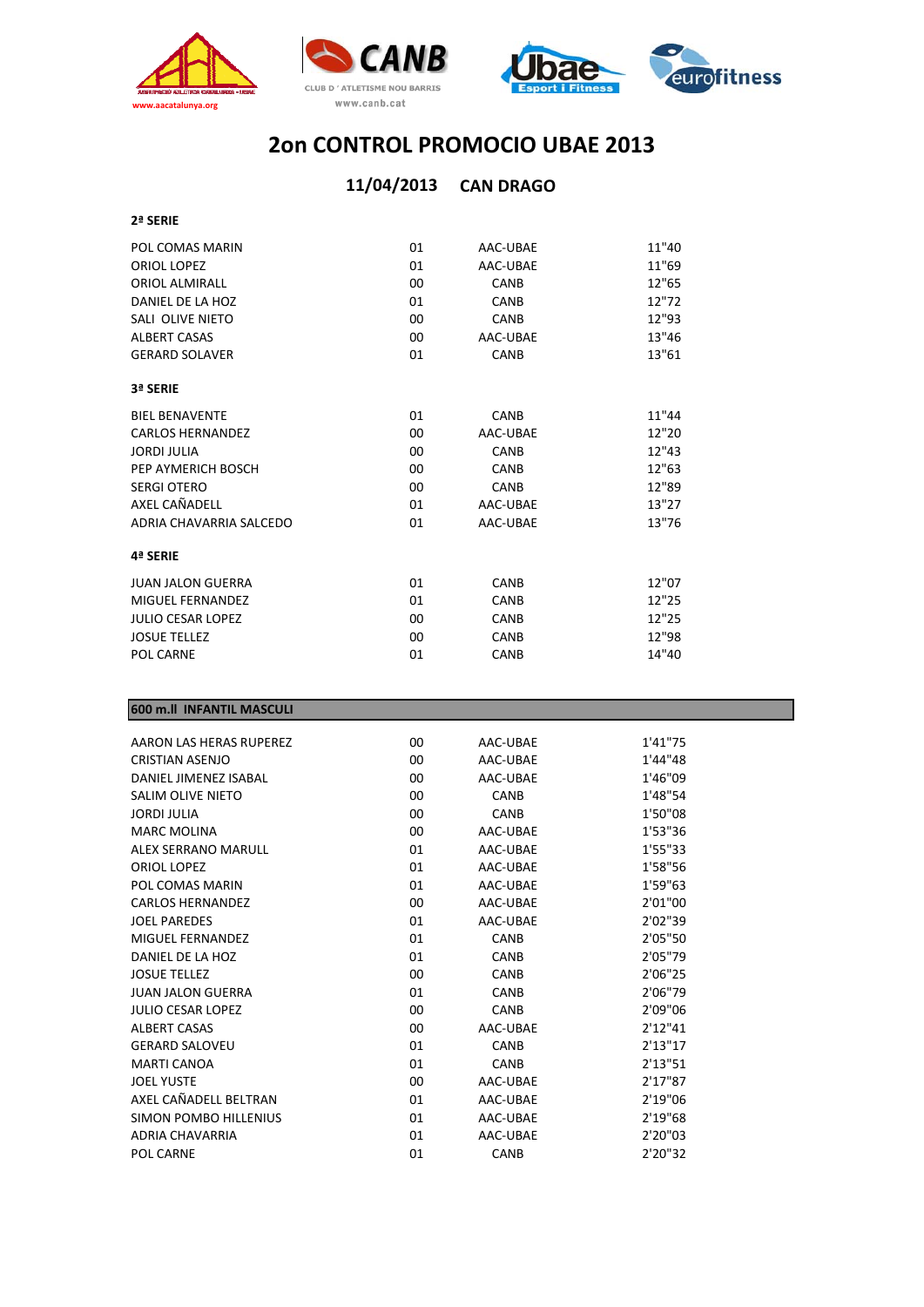





#### **CAN DRAGO 11/04/2013**

#### **600 m.ll CADET MASCULI**

| SOLOMON DODERO CURTANI         | 98 | AAC-UBAE | 1'30"84 |  |
|--------------------------------|----|----------|---------|--|
| JOAN TAPIAS OSTA               | 99 | AAC-UBAE | 1'35"20 |  |
| <b>GERARD GODIA</b>            | 98 | AAC-UBAE | 1'37"81 |  |
| DANIEL SANCHEZ RODRIGUEZ       | 98 | AAC-UBAE | 1'39"95 |  |
| <b>IGNASI LOPEZ CASAS</b>      | 99 | AAC-UBAE | 1'43"98 |  |
| <b>JOEL MARTIN</b>             | 99 | AAC-UBAE | 1'45"36 |  |
| <b>GABRIEL POMBO HILLENIUS</b> | 99 | AAC-UBAE | 1'47"72 |  |
| DENIS GARCIA CARPINTERO        | 99 | AAC-UBAE | 1'50"31 |  |
| ASIER CARRASCOSA               | 99 | AAC-UBAE | 1'51"07 |  |
| ALBERT GARCIA CASALENGUA       | 99 | AAC-UBAE | 1'53"46 |  |
| ALVARO GARCIA                  | 99 | AAC-UBAE | 1'56"97 |  |
|                                |    |          |         |  |

#### **100 m.ll MASCULI**

#### **1ª SERIE VENT: 0**

| DAVID CASTELLANOS GARCIA         | 85 | <b>UA TERRASA</b>  | 11"60            |
|----------------------------------|----|--------------------|------------------|
| IVAN GONZALEZ ALBALA             | 92 | <b>UA TERRASA</b>  | 11"82            |
| <b>IVAN TAMARIT ROMAN</b>        | 90 | CA TARRAGONA       | 11"85            |
| <b>MARC SANTOS NAVARRO</b>       | 97 | AAC-UBAE           | 11"94            |
| <b>MARC FERRES CONEJERO</b>      | 91 | AAC-UBAE           | 12"11            |
| ARNAU PALOMERO DONADEU           | 98 | AAC-UBAE           | 12"15            |
| TAREK ALRIFAI                    | 96 | AAC-UBAE           | 12"29            |
| <b>VICTOR ESAQPA MANCHONGOLE</b> | 96 | <b>JA MONTCADA</b> | 12"36            |
|                                  |    |                    |                  |
| 2ª SERIE                         |    |                    |                  |
|                                  |    |                    | <b>VENT: 0,2</b> |
| LLUIS NAVARRO MUÑOZ              | 97 | AAC-UBAE           | 12"29            |
| RAUL CASTAÑE ARTES               | 78 | <b>UA TERRASA</b>  | 12"55            |
| <b>MARC GARRIGO INVERS</b>       | 96 | <b>UA TERRASA</b>  | 12"56            |
| MARC ESPUÑA FONTCUBERTA          | 99 | <b>CANB</b>        | 12"57            |
| FCO RAMON MADERA SANTANA         | 96 | <b>UA TERRASA</b>  | 12"59            |
| <b>EVANDER ALONSO REYES</b>      | 98 | AAC-UBAE           | 14"09            |
| PABLO MAESTRE MONTOBIO           | 99 | AAC-UBAE           | 14"15            |

#### **60 m.ll PRE‐BENJAMI FEMENI**

| <b>XENIA ANGLARILL</b>   | 06 | AAC-UBAE    | 13"79 |
|--------------------------|----|-------------|-------|
| NERENA NIETO             | 07 | <b>CANB</b> | 14"08 |
| <b>BERTA HUGUET</b>      | 06 | <b>CANB</b> | 14"26 |
| <b>MARA NIETO</b>        | 07 | <b>CANB</b> | 15"07 |
| <b>EMMA SANCHEZ</b>      | 08 | <b>CANB</b> | 15"25 |
| <b>MARIA MOTOS</b>       | 08 | AAC-UBAE    | 16"63 |
| <b>ABRIL GUTIERREZ</b>   | 08 | AAC-UBAE    | 16"71 |
| 2ª SERIE                 |    |             |       |
| <b>MAR ORTELLS PEREZ</b> | 06 | AAC-UBAE    | 11"49 |
| <b>ANDRES TREJO</b>      | 07 | <b>CANB</b> | 11"72 |
| <b>MARINA FARRE</b>      | 06 | <b>CANB</b> | 11"90 |
| <b>NUR RODRIGUEZ</b>     | 06 | <b>CANB</b> | 11"96 |
| <b>MARIONA PEREZ</b>     | 07 | <b>CANB</b> | 12"35 |
| <b>INES MORAN</b>        | 07 | AAC-UBAE    | 12"86 |
| NARA MARTINEZ            | 06 | <b>CANB</b> | 13"33 |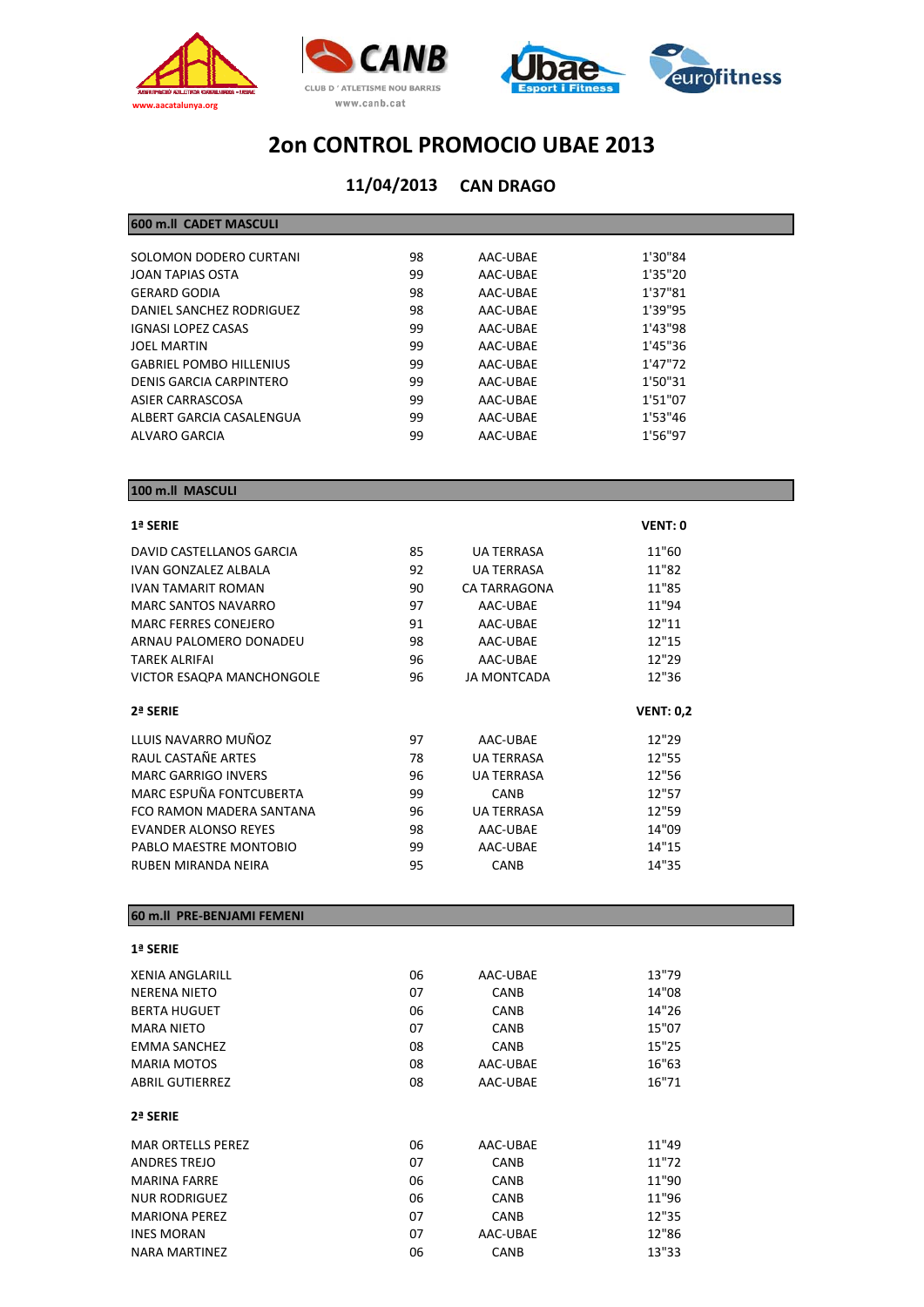





| 60 m.ll BENJAMI FEMENI   |    |             |       |
|--------------------------|----|-------------|-------|
| 1ª SERIE                 |    |             |       |
| <b>IGAMBO MUAKUKU</b>    | 04 | <b>CANB</b> | 9"57  |
| <b>ALBA RUIZ</b>         | 04 | <b>CANB</b> | 10"32 |
| <b>RUTH BRONCANO</b>     | 04 | AAC-UBAE    | 10"70 |
| RAQUEL CERDAN            | 04 | <b>CANB</b> | 10"70 |
| <b>VICTORIA VILASECA</b> | 04 | AAC-UBAE    | 10"77 |
| <b>GAL·LA MARTINEZ</b>   | 04 | AAC-UBAE    | 10"85 |
| <b>JULIA ARMENGOL</b>    | 05 | AAC-UBAE    | 11"40 |
| 2ª SERIE                 |    |             |       |
| MARINA ABELLO SIMO       | 04 | AAC-UBAE    | 9"88  |
| <b>SARA MENDEZ</b>       | 04 | <b>CANB</b> | 10"23 |
| JOANA PUJADAS            | 04 | CANB        | 10"67 |
| <b>GEORGINA SERRA</b>    | 05 | AAC-UBAE    | 11"18 |
| LARA DE LA HOZ           | 04 | CANB        | 11"70 |
| <b>CLAUDIA ARGILES</b>   | 04 | <b>CANB</b> | 11"71 |
| ALBA LORE AMIGO          | 05 | AAC-UBAE    | 12"78 |
| 3ª SERIE                 |    |             |       |
| <b>CARLA CUEVAS</b>      | 04 | <b>CANB</b> | 10"86 |
| <b>LAIA CANTARELL</b>    | 04 | AAC-UBAE    | 11"01 |
| PAULA SOTOS              | 04 | <b>CANB</b> | 11"11 |
| <b>HELENA LACAMBRA</b>   | 05 | <b>CANB</b> | 11"47 |
| <b>CAROLINA PAVON</b>    | 05 | AAC-UBAE    | 11"69 |
| <b>NARA RIOS</b>         | 05 | <b>CANB</b> | 12"02 |
|                          |    |             |       |
| 600 m.II BENJAMI FEMENI  |    |             |       |

| 04 | <b>CANB</b> | 2'09"63 |
|----|-------------|---------|
| 04 | <b>CANB</b> | 2'13"86 |
| 04 | AAC-UBAE    | 2'15"27 |
| 04 | <b>CANB</b> | 2'17"37 |
| 04 | <b>CANB</b> | 2'18"46 |
| 04 | <b>CANB</b> | 2'21"14 |
| 05 | <b>CANB</b> | 2'22"68 |
| 04 | AAC-UBAE    | 2'23"99 |
| 03 | AAC-UBAE    | 2'24"21 |
| 04 | <b>CANB</b> | 2'25"06 |
| 04 | AAC-UBAE    | 2'25"60 |
| 05 | AAC-UBAE    | 2'28"26 |
| 04 | <b>CANB</b> | 2'28"88 |
| 04 | AAC-UBAE    | 2'33"73 |
| 05 | <b>CANB</b> | 2'35"26 |
| 04 | <b>CANB</b> | 2'35"96 |
| 05 | AAC-UBAE    | 2'36"71 |
| 04 | AAC-UBAE    | 2'41"84 |
| 05 | <b>CANB</b> | 2'51"66 |
| 05 | AAC-UBAE    | 3'03"43 |
|    |             |         |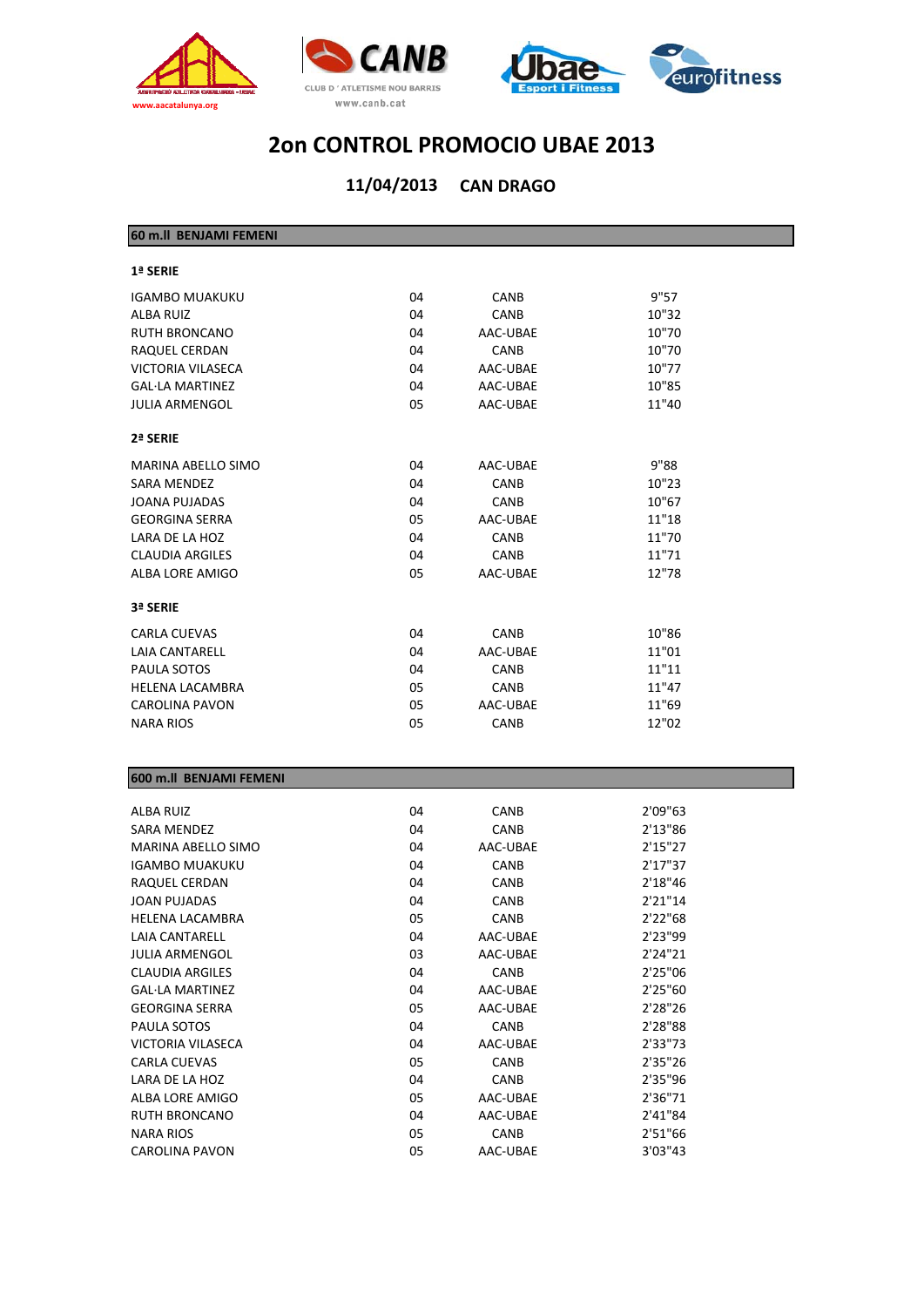





| 60 m.ll ALEVI FEMENI     |    |             |       |
|--------------------------|----|-------------|-------|
| 1ª SERIE                 |    |             |       |
| PAULA TREJO              | 02 | CANB        | 9"12  |
| <b>MELANGO MUAKUKU</b>   | 02 | <b>CANB</b> | 9"57  |
| <b>ANA PASTOR</b>        | 02 | CANB        | 9"90  |
| <b>CRISTINA DURAN</b>    | 03 | <b>CANB</b> | 9"98  |
| <b>JUDIT GIL</b>         | 02 | CANB        | 10"06 |
| <b>IRIA TEIJEIRO</b>     | 02 | CANB        | 10"25 |
| <b>EVA MENDEZ</b>        | 03 | AAC-UBAE    | 11"30 |
| 2ª SERIE                 |    |             |       |
| <b>EVA NARBONA</b>       | 02 | <b>CANB</b> | 10"05 |
| <b>PAULA PEREZ</b>       | 03 | AAC-UBAE    | 10"07 |
| <b>CARLOTA CERDAN</b>    | 03 | <b>CANB</b> | 10"10 |
| CARLA ALTABELLA          | 03 | AAC-UBAE    | 10"24 |
| <b>MIRIAM PROENÇA</b>    | 02 | AAC-UBAE    | 10"30 |
| LUCIA BARRAZA            | 02 | <b>CANB</b> | 10"43 |
| ONA CODINA               | 02 | <b>CANB</b> | 11"15 |
| <b>CLARA COLAS</b>       | 02 | AAC-UBAE    | 11"25 |
| 3ª SERIE                 |    |             |       |
| LAURA MOYA               | 02 | CANB        | 9"56  |
| <b>CLARA SERRANO</b>     | 03 | AAC-UBAE    | 10"01 |
| <b>ABRIL MARTINEZ</b>    | 02 | AAC-UBAE    | 10"19 |
| <b>MARTINA SUBIRATS</b>  | 03 | AAC-UBAE    | 10"52 |
| <b>JULIA HERRERO</b>     | 02 | AAC-UBAE    | 10"60 |
| <b>MARTA OLIVERA</b>     | 03 | AAC-UBAE    | 10"69 |
| <b>CARLA BALLESTEROS</b> | 02 | AAC-UBAE    | 11"18 |
| <b>NOA RODRIGUEZ</b>     | 03 | CANB        | 11"50 |
| 4ª SERIE                 |    |             |       |
| PAULA ARMENGOL           | 02 | AAC-UBAE    | 9"45  |
| <b>MARIA GONZALEZ</b>    | 02 | CANB        | 9"95  |
| <b>DUNA MALET</b>        | 03 | AAC-UBAE    | 9"98  |
| <b>CLARA LAS HERAS</b>   | 03 | AAC-UBAE    | 10"41 |
| <b>MARTINA LACAMBRA</b>  | 02 | CANB        | 10"43 |
| <b>JULIA SANCHEZ</b>     | 02 | CANB        | 10"82 |
| <b>MERITXELL SANCHEZ</b> |    | CANB        | 10"84 |
| <b>CARLA CASADESUS</b>   | 03 | AAC-UBAE    | 11"61 |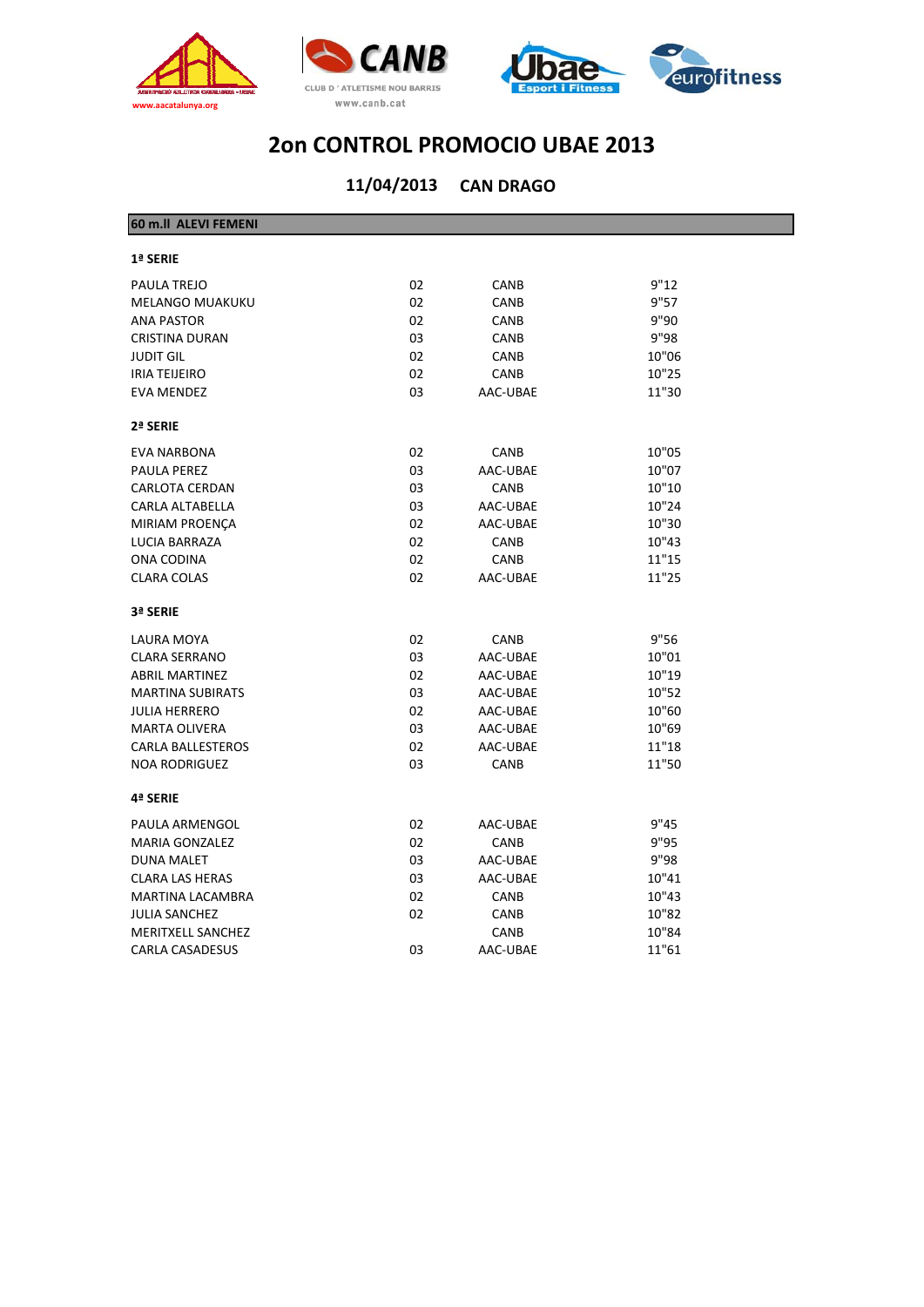





### **CAN DRAGO 11/04/2013**

#### **600 m.ll ALEVI FEMENI**

| <b>MARIA GONZALEZ</b>    | 02 | <b>CANB</b> | 1'58"04  |
|--------------------------|----|-------------|----------|
| <b>CLARA LAS HERAS</b>   | 03 | AAC-UBAE    | 1'59"25  |
| <b>ANA PASTOR</b>        | 02 | <b>CANB</b> | 2'03"56  |
| ONA CODINA               | 02 | CANB        | 2'03"58  |
| PAULA TREJO              | 02 | <b>CANB</b> | 2'05"89  |
| PAULA ARMENGOL           | 02 | AAC-UBAE    | 2'07"92  |
| <b>DUNA MALET</b>        | 03 | AAC-UBAE    | 2'08"74  |
| <b>MELANGO MUAKUKU</b>   | 02 | CANB        | 2'10"35  |
| LUCIA BARRAZA            | 02 | <b>CANB</b> | 2'11"28  |
| <b>IRIA TEIJEIRO</b>     | 02 | CANB        | 2'13''40 |
| <b>CRISTINA DURAN</b>    | 03 | <b>CANB</b> | 2'14"78  |
| <b>PAULA PEREZ</b>       | 03 | AAC-UBAE    | 2'15"39  |
| MERITXELL SANCHEZ        | 03 | CANB        | 2'15''72 |
| LAURA MOYA               | 02 | CANB        | 2'18"26  |
| <b>MARTA OLIVERA</b>     | 03 | AAC-UBAE    | 2'20"15  |
| CARLA ALTABELLA          | 03 | AAC-UBAE    | 2'20"33  |
| <b>MARTINA LACAMBRA</b>  | 02 | CANB        | 2'20"49  |
| <b>JULIA HERRERO</b>     | 02 | AAC-UBAE    | 2'22"94  |
| <b>CARLOTA CERDAN</b>    | 03 | CANB        | 2'23"37  |
| <b>JUDIT GIL</b>         | 02 | <b>CANB</b> | 2'25"19  |
| <b>JULIA SANCHEZ</b>     | 02 | <b>CANB</b> | 2'28"14  |
| EVA AYALA                | 03 | <b>CANB</b> | 2'28"63  |
| <b>NOA RODRIGUEZ</b>     | 03 | <b>CANB</b> | 2'29"93  |
| <b>CARLA CASADESUS</b>   | 03 | AAC-UBAE    | 2'30"14  |
| <b>CLARA COLAS</b>       | 02 | AAC-UBAE    | 2'31"58  |
| <b>MIRIAM PRONENCA</b>   | 02 | AAC-UBAE    | 2'32"24  |
| <b>ABRIL MARTINEZ</b>    | 02 | AAC-UBAE    | 2'33"53  |
| ARIADNA RODRIGUEZ        | 03 | AAC-UBAE    | 2'39"23  |
| <b>CARLA BALLESTEROS</b> | 02 | AAC-UBAE    | 2'40"02  |
|                          |    |             |          |

#### **80 m.ll INFANTIL FEMENI**

| <b>1ª SERIE</b>                                                                                                                                                                                                                                                                                                                                                                                                                                             |
|-------------------------------------------------------------------------------------------------------------------------------------------------------------------------------------------------------------------------------------------------------------------------------------------------------------------------------------------------------------------------------------------------------------------------------------------------------------|
| NURIA SOLSONA SADURNI                                                                                                                                                                                                                                                                                                                                                                                                                                       |
| CLARA GABALDON GRAU                                                                                                                                                                                                                                                                                                                                                                                                                                         |
| $\lambda$ , $\lambda$ , $\lambda$ , $\lambda$ , $\lambda$ , $\lambda$ , $\lambda$ , $\lambda$ , $\lambda$ , $\lambda$ , $\lambda$ , $\lambda$ , $\lambda$ , $\lambda$ , $\lambda$ , $\lambda$ , $\lambda$ , $\lambda$ , $\lambda$ , $\lambda$ , $\lambda$ , $\lambda$ , $\lambda$ , $\lambda$ , $\lambda$ , $\lambda$ , $\lambda$ , $\lambda$ , $\lambda$ , $\lambda$ , $\lambda$ , $\lambda$ , $\lambda$ , $\lambda$ , $\lambda$ , $\lambda$ , $\lambda$ , |

| NURIA SOLSONA SADURNI | 00 | AAC-UBAE    | 10"86 |
|-----------------------|----|-------------|-------|
| CLARA GABALDON GRAU   | 00 | AAC-UBAE    | 11"39 |
| ALBA HERNANDEZ AROLA  | 00 | AAC-UBAE    | 12"41 |
| ELISABETH EZQUERRO    | 01 | <b>CANB</b> | 12"42 |
| <b>MARTA MENDEZ</b>   | 01 | AAC-UBAE    | 15"57 |
| MARIA MARTIN          | 01 | <b>CANB</b> | 12"75 |
| ALBA BLAIX            | 01 | <b>CANB</b> | 13"98 |
| 2ª SERIE              |    |             |       |
| PAULA BATET           | 01 | <b>CANB</b> | 11"88 |
| ALBA VERGES           | 01 | AAC-UBAE    | 11"90 |
| <b>MARIA TOLEDO</b>   | 00 | AAC-UBAE    | 12"03 |
| <b>MARIONA GARCIA</b> | 00 | AAC-UBAE    | 12"06 |
| OLIMPIA ZAMORANO      | 00 | <b>CANB</b> | 12"43 |
| CRISTINA CONDE        | 01 | <b>CANB</b> | 12"81 |
|                       |    |             |       |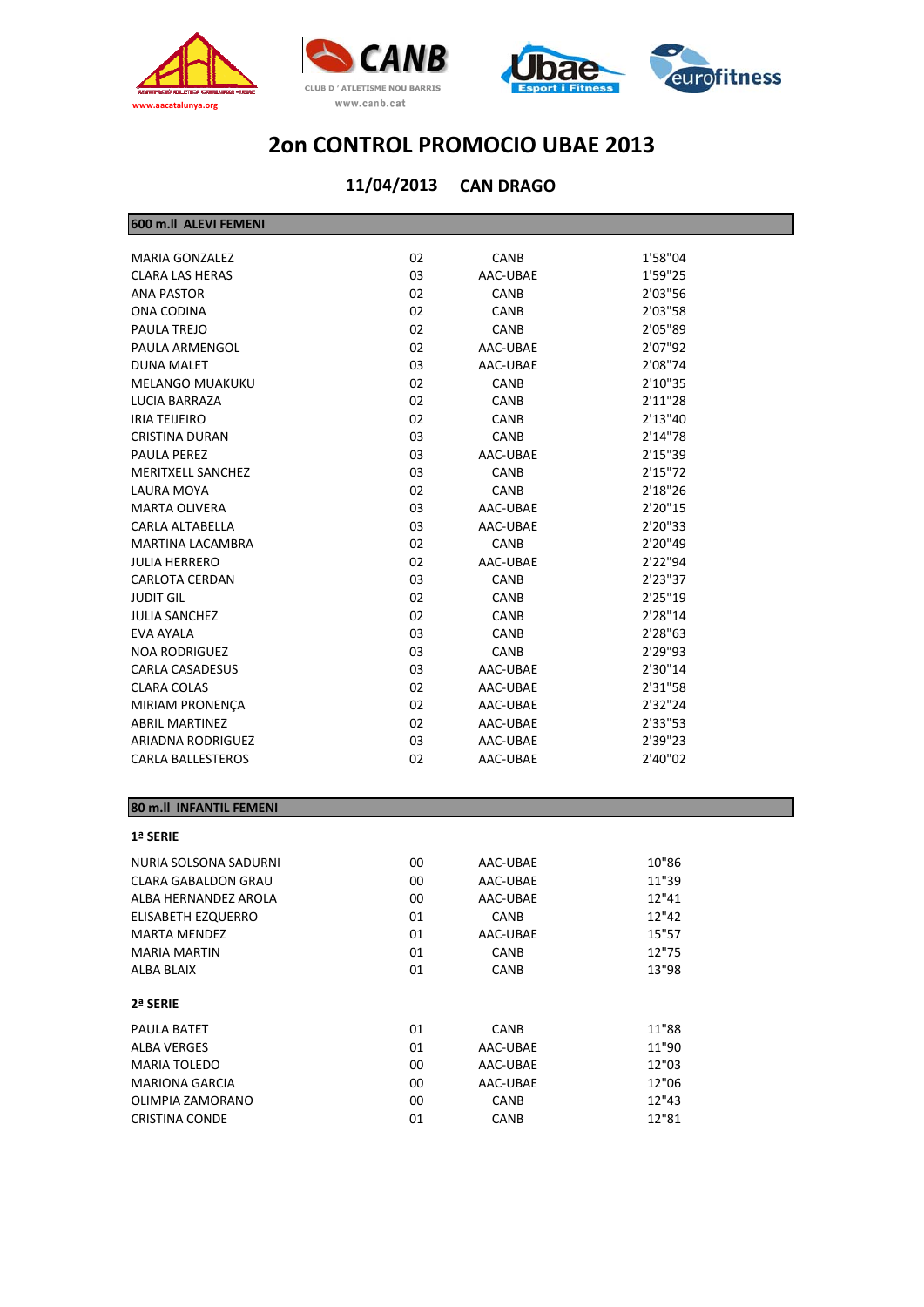





#### **CAN DRAGO 11/04/2013**

#### **3ª SERIE**

| <b>TERESA SALMERON</b> | 01 | CANB     | 11"85 |
|------------------------|----|----------|-------|
| ALICIA AGUINALIU       | 00 | AAC-UBAE | 12"00 |
| SARA MARIN             | 01 | AAC-UBAE | 12"66 |
| <b>ANDREA ILLA</b>     | 01 | AAC-UBAE | 12"82 |
| ANDREA SIVILLA         | 01 | AAC-UBAE | 13"04 |
| <b>JOANA SUBIRATS</b>  | 01 | AAC-UBAE | 13"43 |
| <b>ANDREA CIVERA</b>   | 00 | AAC-UBAE | 13"73 |
|                        |    |          |       |

#### **600 m.ll INFANTIL FEMENI** CLARA GABALDON GRAU 00 AAC‐UBAE 1'50"26 MARIONA GARCIA ROVIRA 00 AAC‐UBAE 1'53"21 MARIA TOLEDO VERACRUZ 00 AAC‐UBAE 1'54"80 NURIA SOLSONA SADURNI 00 AAC‐UBAE 1'55"78 ALICIA AGUINALIU 00 AAC‐UBAE 1'56"88 TERESA SALMERON 01 CANB 2'01"40 ALBA VERGES 01 AAC‐UBAE 2'02"40 ANDREA ILLA OVIEDO 01 AAC‐UBAE 2'05"29 SARA MARIN PUYUELO **01** AAC‐UBAE 2'08"27 JOANA SUBIRATS IVERN 01 AAC‐UBAE 2'08"62 ANNA OLIVELLA TORLA 00 AAC‐UBAE 2'11"32 ALBA HERNANDEZ AROLA 00 AAC‐UBAE 2'13"69 PAULA BATET  $01$  CANB  $2'13''79$ ANDREA CIVERA POCEIRO 00 AAC‐UBAE 2'23"84 ANDREA SIVILLA CALVO 01 AAC‐UBAE 2'28"11

#### **600 m.ll CADET FEMENI**

| FLENA SANZ SANZ            | 98 | AAC-UBAE        | 1'51"99 |
|----------------------------|----|-----------------|---------|
| NIRUTA LOPE GONZALEZ       | 99 | AAC-UBAE        | 1'54"96 |
| PAULA MARTIN CASTELLSAGUE  | 98 | AAC-UBAE        | 1'58"67 |
| ANDREA ORDUNA              | 99 | <b>RIPOLLET</b> | 2'03"17 |
| ALEXANDRA CIVERA POCEIRO   | 99 | AAC-UBAE        | 2'04"74 |
| XFNIA AI VARFZ             | 99 | AAC-UBAE        | 2'15"86 |
| ARIADNA MORENO             | 99 | AAC-UBAE        | 2'20"95 |
| <b>IRENE BENITO ARILLA</b> | 99 | <b>CANB</b>     | 2'21"39 |
| ANA SOTO                   | 99 | <b>CANB</b>     | 2'25"99 |
| <b>MARIA ALOS PALACIOS</b> | 99 | AAC-UBAE        | 2'26"73 |
| SILVIA RUIZ GARCIA         | 99 | <b>CANB</b>     | 2'29"28 |
| SANDRA GARCIA MONTERO      | 99 | <b>CANB</b>     | 2'44"34 |

#### **100 m.ll FEMENI**

| <b>1ª SERIE</b>                |    |          | VENT: 0 |
|--------------------------------|----|----------|---------|
| ANDREA MARTIN JIMENEZ          | 97 | AAC-UBAE | 13"37   |
| <b>GEORGINA GRAU ROSET</b>     | 94 | AAC-UBAE | 14"15   |
| ARIADNA MORENO LARA            | 99 | AAC-UBAE | 14"65   |
| ELENA SANZ SANZ                | 98 | AAC-UBAE | 14"74   |
| LAIA BALCELLS SANCHEZ          | 99 | AAC-UBAE | 14"79   |
| SARA LOPEZ BAUTISTA DE LISBONA | 97 | AAC-UBAE | 15"25   |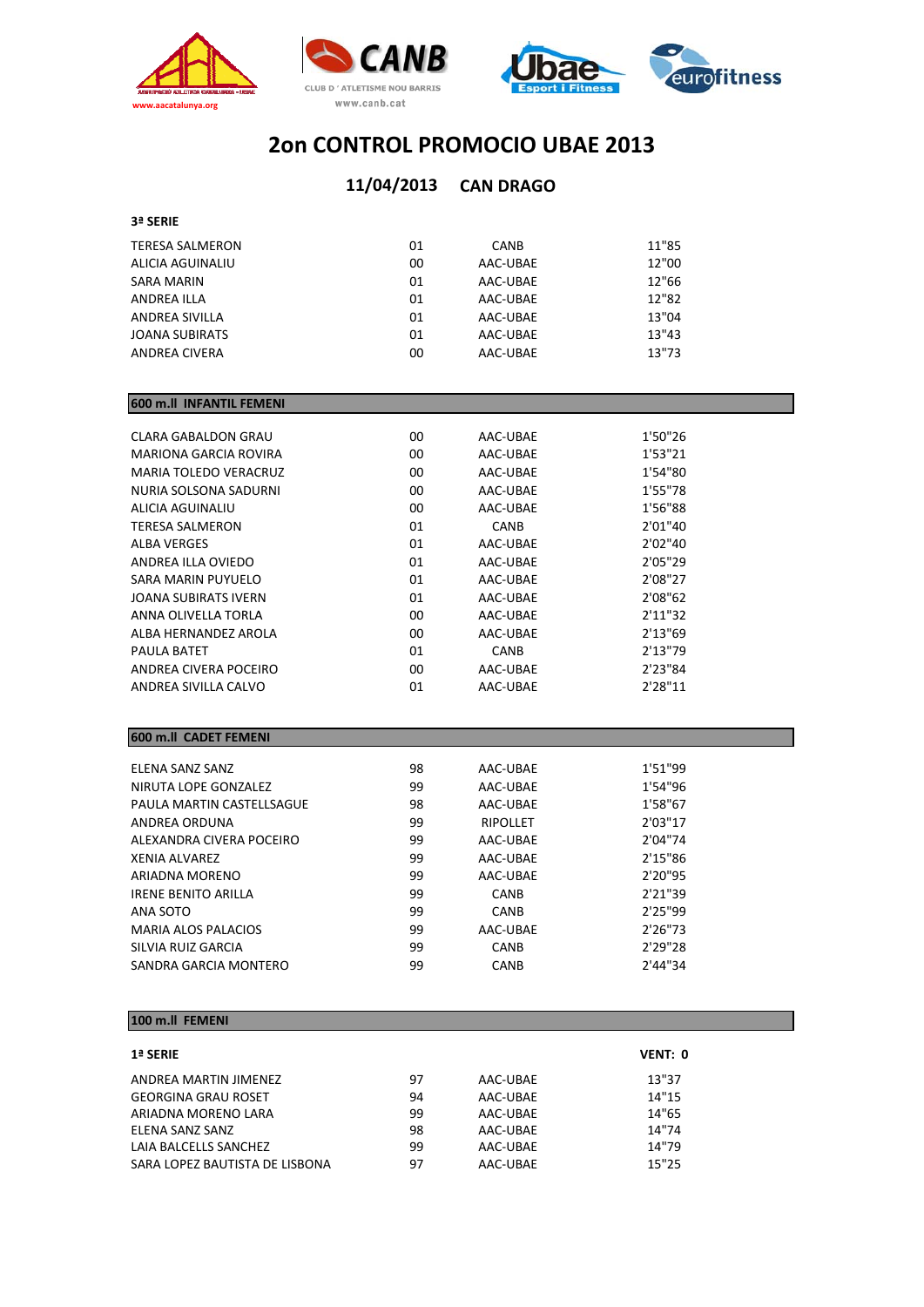







**11/04/2013**

**CAN DRAGO**

| <b>PILOTA BENJAMI FEMENI</b>   |    |             | 1 <sup>°</sup> | 2 <sup>0</sup> | 3 <sup>0</sup> | <b>MARCA</b> |
|--------------------------------|----|-------------|----------------|----------------|----------------|--------------|
|                                |    |             |                |                |                |              |
| <b>SARA MENDEZ</b>             | 04 | CANB        | 17.27          | 17.20          | 16.15          | 17.27        |
| LAIA CANTARELL DELGADO         | 04 | AAC-UBAE    | 16.49          | 16.70          | 16.70          | 16.70        |
| <b>ALBA RUIZ</b>               | 04 | CANB        | 16.82          | 12.80          | 15.40          | 16.52        |
| RAQUEL CERDAN                  | 04 | CANB        | 9.95           | 11.44          | 14.41          | 14.41        |
| VICTORIA VILASECA MARTIN       | 04 | AAC-UBAE    | 9.50           | 13.08          | 13.73          | 13.73        |
| <b>IGAMBO MUAKUKU</b>          | 04 | CANB        | X              | 13.63          | 12.70          | 13.63        |
| MARINA ABELLO SIMO             | 04 | AAC-UBAE    | 10.85          | 13.26          | 12.97          | 13.26        |
| LARA DE LA HOZ                 | 04 | CANB        | 13.14          | 11.98          | 10.09          | 13.14        |
| <b>JOANA PUJADAS</b>           | 04 | <b>CANB</b> | 11.46          | 11.97          | 12.40          | 12.40        |
| <b>GEORGINA SERRA</b>          | 05 | AAC-UBAE    | 10.14          | 7.97           | X              | 10.14        |
| <b>GALA MARTINEZ COGULLUDA</b> | 04 | AAC-UBAE    | 10.03          | 8.46           | 8.74           | 10.03        |
| <b>PAULA SOTOS</b>             | 04 | CANB        | 9.53           | 7.40           | X              | 9.53         |
| <b>JULIA ARMENGOL PARRA</b>    | 05 | AAC-UBAE    | 9.03           | 8.85           | 6.94           | 9.03         |
| CAROLINA PAVON                 | 05 | AAC-UBAE    | 6.09           | 8.94           | 7.64           | 8.94         |
| <b>CARLA CUEVAS</b>            | 05 | <b>CANB</b> | 8.31           | 7.36           | 7.24           | 8.31         |
| <b>RUTH BRONCANO SOPENA</b>    | 04 | AAC-UBAE    | 8.01           | 4.74           | 7.24           | 8.01         |
| <b>CLAUDIA ARGILES</b>         | 04 | <b>CANB</b> | 6.62           | 5.36           | 7.42           | 7.42         |
| <b>HELENA LACAMBRA</b>         | 05 | <b>CANB</b> | 7.51           | 5.68           | X              | 7.51         |
| <b>ALABA LORE AMIGO</b>        | 05 | AAC-UBAE    | 6.00           | X              | 7.29           | 7.29         |
| <b>NARA RIOS</b>               | 05 | CANB        | X              | X              | 4.97           | 4.97         |

| <b>PES INFANTIL FEMENI</b>   |         |             | 1 <sup>°</sup> | 2 <sup>o</sup> | 3 <sup>0</sup> | <b>MARCA</b> |
|------------------------------|---------|-------------|----------------|----------------|----------------|--------------|
|                              |         |             |                |                |                |              |
| <b>CLARA GABALDON GRAU</b>   | 00      | AAC-UBAE    | 8.95           | 8.94           | 9.43           | 9.43         |
| <b>MARIONA GARCIA ROVIRA</b> | 00      | AAC-UBAE    | 7.50           | 6.50           | 6.99           | 7.50         |
| NURIA SOLSONA SADURNI        | $00 \,$ | AAC-UBAE    | 7.04           | 7.14           | 7.25           | 7.25         |
| ALBA HERNANDEZ AROLA         | 00      | AAC-UBAE    | 6.90           | 6.71           | 7.16           | 7.16         |
| ELISABETH EZQUERRO SALGUERO  | 01      | <b>CANB</b> | 4.30           | 7.11           | 6.34           | 7.11         |
| ANDREA ILLA OVIEDO           | 01      | AAC-UBAE    | 6.43           | 5.60           | 7.01           | 7.01         |
| <b>MARIA TOLEDO VERACRUZ</b> | $00 \,$ | AAC-UBAE    | 6.59           | 5.75           | 6.61           | 6.61         |
| <b>MARIA MARTIN ESCUDERO</b> | 01      | <b>CANB</b> | 6.59           | 5.84           | X              | 6.59         |
| <b>ALBA VERGES PEREZ</b>     | 01      | AAC-UBAE    | 6.06           | 6.17           | 6.43           | 6.43         |
| ALICIA AGUINALIU DELGADO     | 00      | AAC-UBAE    | 5.98           | 6.24           | 5.66           | 6.24         |
| ANDREA SIVILLA CALVO         | 01      | AAC-UBAE    | 5.96           | 6.04           | 5.38           | 6.04         |
| <b>TERESA SALMERONE</b>      | 01      | <b>CANB</b> | 5.75           | 5.46           | 5.49           | 5.75         |
| ANDREA CIVERA POCEIRO        | 00      | AAC-UBAE    | 5.28           | 5.64           | 4.95           | 5.64         |
| ALBA BLANC ANGULO            | 01      | CANB        | 4.34           | 5.34           | 3.93           | 5.34         |
| JOANA SUBIRATS IVERN         | 01      | AAC-UBAE    | 5.08           | 4.64           | 4.34           | 5.08         |
| PAULA BATET CARO             | 01      | <b>CANB</b> | 3.57           | 3.92           | 4.86           | 4.86         |
| <b>SARA MARIN PUYUELO</b>    | 01      | AAC-UBAE    | X              | 4.06           | 4.75           | 4.75         |
| ANA OLIVERA SORIANO          | 00      | AAC-UBAE    | 4.31           | 4.47           | 4.61           | 4.61         |
| <b>CRISTINA CONDE FONT</b>   | 01      | <b>CANB</b> | 3.82           | 4.51           | 4.19           | 4.51         |

| <b>JAVELINA CADET FEMENI</b> |    |                         | 19                | 2 <sup>0</sup> | 3 <sup>o</sup> | 4º        | 5 <sup>o</sup>    | 6 <sup>2</sup> | <b>MARCA</b> |
|------------------------------|----|-------------------------|-------------------|----------------|----------------|-----------|-------------------|----------------|--------------|
|                              |    |                         |                   |                |                |           |                   |                |              |
| ROSER RODRIGUEZ FAROUX       | 98 | <b>ISS-L'HOSPITALET</b> | 18.97             | 18.83          | 19.64          | 19.73     | 19.04             | 22.44          | 22.44        |
| ICLAUDIA GIL MARTIN          | 98 | AAC-UBAE                | 18.04             | 18.20          | 16.90          | $\lambda$ | 21.82             | $\sim$         | 21.82        |
| INIRUTA LOPE GONZALEZ        | 99 | AAC-UBAE                | 18.70             | 12.11          | 12.81          | 9.80      | ∧                 | 9.46           | 18.70        |
| ARIADNA MORENO LARA          | 99 | AAC-UBAE                | $\checkmark$<br>Λ | 17.51          | $\lambda$      | 5.37      | $\checkmark$<br>∧ | 6.90           | 17.51        |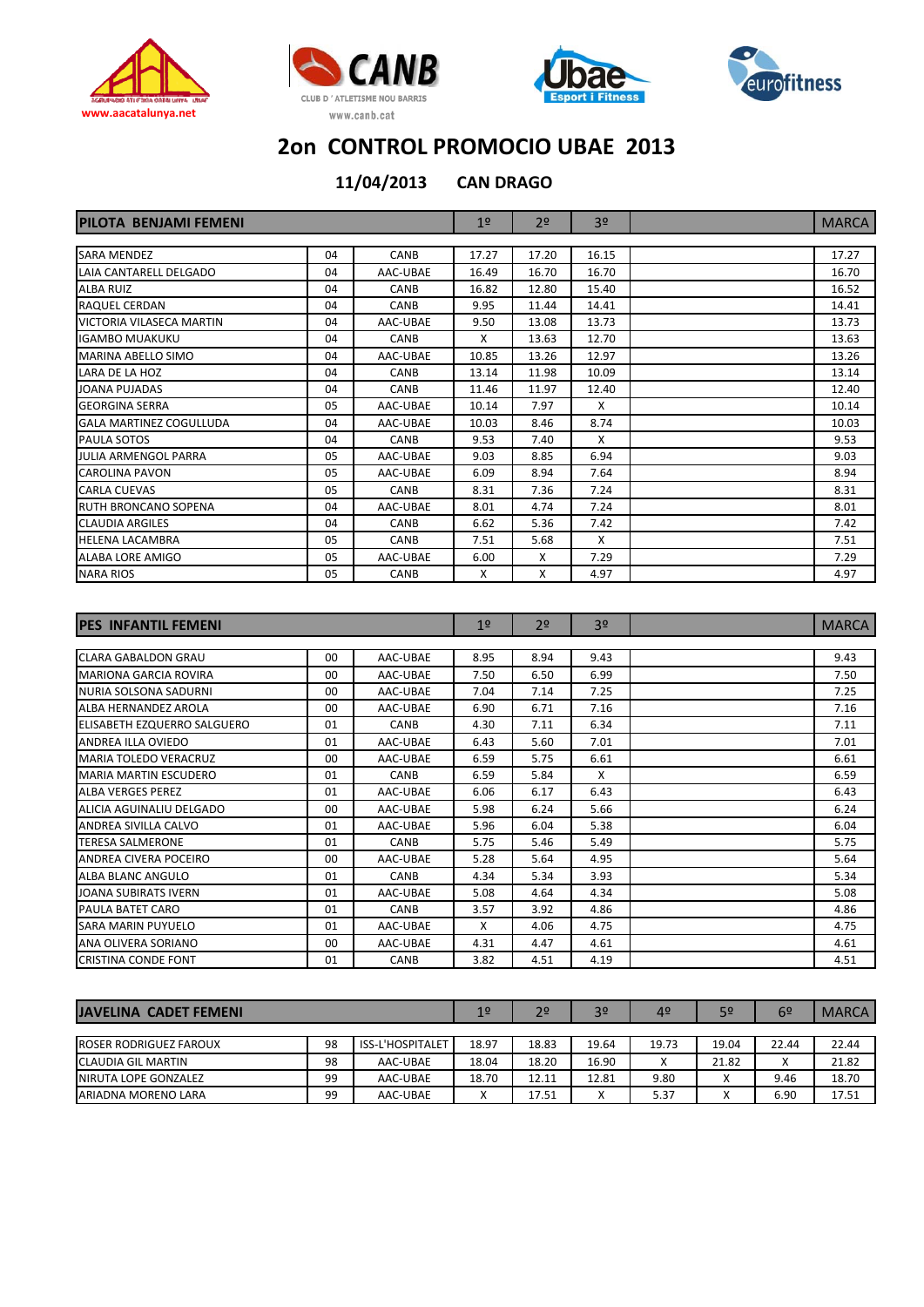







**11/04/2013**

**CAN DRAGO**

| PILOTA BENJAMI MASCULI        |     |                  | 1 <sup>o</sup> | 2 <sup>0</sup> | 3 <sup>o</sup> | <b>MARCA</b> |
|-------------------------------|-----|------------------|----------------|----------------|----------------|--------------|
|                               |     |                  |                |                |                |              |
| <b>EZEQUIEL GALAZIA</b>       | 05  | CANB             | 21.77          | 20.18          | X              | 21.77        |
| <b>TARIKU BATISTE RAMON</b>   | 04  | AAC-UBAE         | 20.63          | 20.70          | 21.27          | 21.27        |
| DANIEL GARCIA SANCHEZ         | 05  | AAC-UBAE         | 19.60          | 20.75          | 19.10          | 20.75        |
| <b>ARNAU GONZALEZ</b>         | 04  | CANB             | 13.00          | 19.82          | 16.75          | 19.82        |
| <b>GUILLEM COLOM</b>          | 04  | CANB             | 18.80          | 19.34          | 14.02          | 19.34        |
| <b>DAVID ROCA</b>             | 05  | CANB             | 18.92          | X              | 14.69          | 18.92        |
| <b>MATEU TORRES</b>           | 05  | CANB             | 13.10          | 18.83          | 12.50          | 18.83        |
| <b>PAULI CANALS</b>           | 04  | CANB             | 14.07          | 18.36          | 17.68          | 18.36        |
| <b>ADRIA ALSINA FERNANDEZ</b> | 0.5 | <b>KANALETES</b> | 17.75          | 17.67          | 17.19          | 17.75        |
| <b>ALBERT JIMENEZ ISABAL</b>  | 04  | AAC-UBAE         | 17.35          | 17.52          | 13.77          | 17.52        |
| ALBERT CHAVARRIA SALCEDO      | 05  | AAC-UBAE         | 14.35          | 15.84          | 17.10          | 17.16        |
| <b>IVAN VALENZUELA</b>        | 04  | CANB             | 16.22          | X              | 14.84          | 16.22        |
| <b>MARIA GARCIA</b>           | 04  | CANB             | 14.92          | 15.02          | 14.53          | 15.02        |
| <b>JORDI FORNOS MARTINEZ</b>  | 05  | AAC-UBAE         | 12.87          | 13.55          | 14.83          | 14.83        |
| PAU RUBIO SOLANA              | 05  | AAC-UBAE         | 11.56          | 13.60          | 11.87          | 13.60        |
| <b>ALEX CUERDO</b>            | 04  | CANB             | 13.15          | 9.98           | 12.34          | 13.15        |
| <b>PERE BALLART</b>           | 05  | AAC-UBAE         | 11.05          | 12.92          | 9.40           | 12.92        |
| SERGI DE VROE SIMON           | 05  | AAC-UBAE         | 12.80          | 7.17           |                | 12.80        |
| <b>JON ANGULO</b>             | 05  | <b>CANB</b>      | X              | 12.77          | 10.35          | 12.77        |
| <b>ALEX GONZALO</b>           | 05  | CANB             | 12.33          | 10.94          | 9.96           | 12.33        |
| <b>DANIEL CANTON MARTIN</b>   | 04  | AAC-UBAE         | 11.36          | X              | 12.28          | 12.28        |
| <b>JOEL RUIZ</b>              | 04  | CANB             | 10.59          | 10.72          | 1.225          | 12.25        |
| <b>SOREN CARRASCO SANTOS</b>  | 05  | AAC-UBAE         | 10.77          | 11.73          | 9.92           | 11.73        |
| <b>ARNAU SERRANO SUILS</b>    | 05  | AAC-UBAE         | 11.55          | 8.45           | 9.42           | 11.55        |
| <b>VICENC BLANQUEZ</b>        | 04  | CANB             | 7.95           | 8.25           | 10.78          | 10.78        |
| <b>HECTOR MURADAY</b>         | 05  | <b>CANB</b>      | 10.45          | 7.82           | 7.04           | 10.45        |
| <b>ALEX DAVILA SAMPERE</b>    | 05  | AAC-UBAE         | X              | 10.15          | 3.60           | 10.15        |
| <b>AMIN TAKI</b>              | 05  | AAC-UBAE         | 9.07           | 7.00           | 8.19           | 9.07         |
| <b>MIGUEL TOLEDO VERACRUZ</b> | 05  | AAC-UBAE         | 7.46           | 9.05           | 7.41           | 9.05         |
| <b>ALBERT PULIDO</b>          | 05  | CANB             | 8.04           | 7.70           | 8.70           | 8.70         |
| <b>JON CHAURE</b>             | 04  | <b>CANB</b>      | X              | X              | 5.98           | 5.95         |

| <b>JAVELINA INFANTIL MASCULI</b> |                |             | 1 <sup>°</sup> | 2 <sup>o</sup>           | 3 <sup>o</sup>           | <b>MARCA</b> |
|----------------------------------|----------------|-------------|----------------|--------------------------|--------------------------|--------------|
| AARON LAS HERAS RUPEREZ          | $00 \,$        | AAC-UBAE    | X              | 26.80                    | 28.77                    | 28.77        |
| <b>MARC MOLINA FERNANDEZ</b>     | 00             | AAC-UBAE    | X              | X                        | 24.80                    | 24.80        |
| <b>JORDI JULIA</b>               | 00             | <b>CANB</b> | 16.47          | 15.10                    | 19.07                    | 19.07        |
| <b>SIMON POMBO HILLENIUS</b>     | 01             | AAC-UBAE    | 18.69          | $\overline{\phantom{a}}$ | $\sim$                   | 18.69        |
| <b>CRISTIAN ASENJO</b>           | 0 <sub>0</sub> | AAC-UBAE    | 17.60          | X                        | $\overline{\phantom{a}}$ | 17.60        |
| <b>CARLOS HERNANDEZ NAVARRO</b>  | 00             | AAC-UBAE    | 16.35          | $\overline{\phantom{a}}$ | $\overline{\phantom{a}}$ | 16.35        |
| DANIEL DE LA HOZ                 | 01             | <b>CANB</b> | 9.91           | 9.70                     | 15.48                    | 15.48        |
| AXEL CAÑADELL BERTRAN            | 01             | AAC-UBAE    | 12.65          | $\overline{\phantom{a}}$ | $\overline{\phantom{a}}$ | 12.65        |
| <b>ALEX SERRANO MARULL</b>       | 01             | AAC-UBAE    | X              | X                        | 11.58                    | 11.58        |
| <b>POL CARNE</b>                 | 01             | <b>CANB</b> | X              | 8.72                     | 10.63                    | 10.63        |
| <b>JUAN JALON GUERRA</b>         | 01             | CANB        | X              | X                        | 8.48                     | 8.48         |
| <b>ORIOL ALMIRALL</b>            | 00             | <b>CANB</b> | X              | X                        | 8.46                     | 8.46         |
| <b>JULIO CESAR</b>               | 0 <sub>0</sub> | <b>CANB</b> | X              | X                        | X                        |              |
| <b>JOSUE TELLEZ</b>              | 00             | <b>CANB</b> | x              | $\overline{\phantom{a}}$ | $\overline{\phantom{a}}$ |              |
| POL COMAS MARIN                  | 01             | AAC-UBAE    | X              | $\overline{\phantom{a}}$ | $\overline{\phantom{a}}$ |              |
| <b>ALBERT CASAS PORTILLO</b>     | 00             | AAC-UBAE    | x              | X                        | x                        |              |
| <b>PEP AYMERICH</b>              | 0 <sub>0</sub> | <b>CANB</b> | X              | X                        | X                        |              |
| MIGUEL FERNANDEZ                 | 01             | CANB        | x              | X                        | x                        |              |
| <b>BIEL BENAVENTE</b>            | 00             | CANB        | X              | X                        | X                        |              |

| JAVELINA CADET MASCULI          |    |                   | 1 <sup>0</sup> | 2º    | 3 <sup>o</sup> | 4º                        | 5º    | 6º                  | <b>MARCA</b> |
|---------------------------------|----|-------------------|----------------|-------|----------------|---------------------------|-------|---------------------|--------------|
|                                 |    |                   |                |       |                |                           |       |                     |              |
| <b>DANIEL MOYANO ESTAUN</b>     | 98 | <b>GRANOLLERS</b> | 38.86          | 38.56 | 36.24          | $\mathbf{v}$<br>$\lambda$ | 40.27 | $\lambda$<br>$\sim$ | 40.27        |
| ARNAU PALOMERO DONADEU          | 98 | AAC-UBAE          | 24.70          | 25.02 | 29.85          | $\checkmark$<br>∧         | 20.51 | 21.80               | 29.85        |
| <b>PABLO MAESTRE MONTERUBIO</b> | 99 | AAC-UBAE          | 14.62          |       | 16.90          | $\lambda$                 | 15.98 | 15.85               | 16.90        |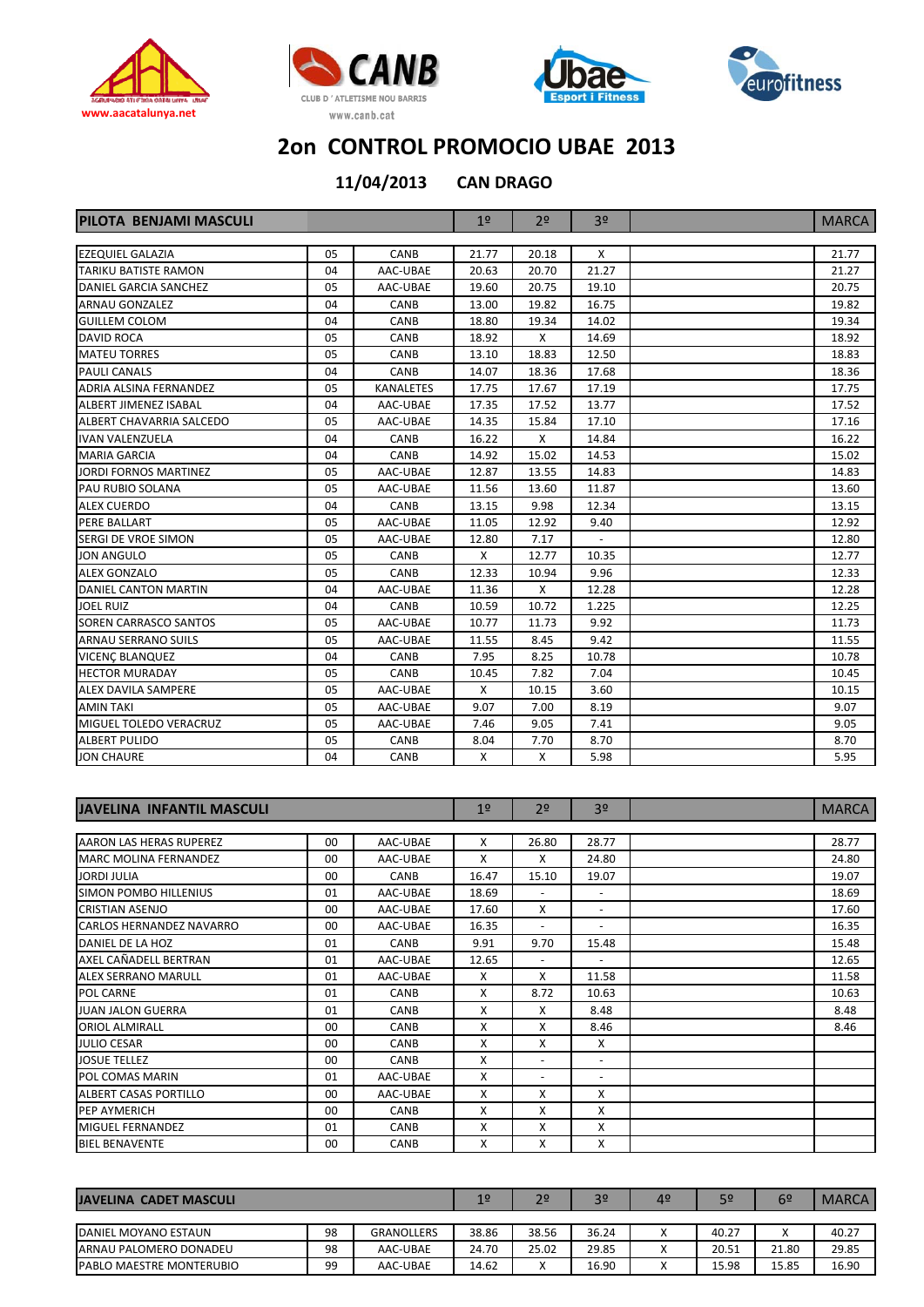







| <b>ALCADA ALEVI FEMENI</b>       |    |          | 0.95           | 1.00           | 1.05           | 1.10           | 1.15         | 1.18           | 1.21     | 1.24           | 1.27           | 1.30  |  |  | <b>Marca</b> |
|----------------------------------|----|----------|----------------|----------------|----------------|----------------|--------------|----------------|----------|----------------|----------------|-------|--|--|--------------|
| PAULA ARMENGOL PARRA             | 02 | AAC-UBAE | 0              | 0              | $\mathbf 0$    | X <sub>0</sub> | $\mathbf{0}$ | X <sub>0</sub> | $\Omega$ | X <sub>0</sub> | X <sub>0</sub> | X X X |  |  | 1.27         |
| <b>MELANGO MUAKUKU</b>           | 02 | CANB     | $\mathbf{0}$   | $\mathbf 0$    | $\mathbf 0$    | $\mathbf 0$    | $\mathbf 0$  | x x x          |          |                |                |       |  |  | 1.15         |
| <b>CLARA SERRANO MARULL</b>      | 03 | AAC-UBAE | $\mathbf 0$    | 0              | X <sub>0</sub> | X <sub>0</sub> |              | X X O X X X    |          |                |                |       |  |  | 1.15         |
| <b>MARTINA SUBIRATS IVERN</b>    | 03 | AAC-UBAE | $\mathbf 0$    | 0              | X <sub>0</sub> | $\mathbf 0$    | X X X        |                |          |                |                |       |  |  | 1.10         |
| <b>CARLOTA CERDAN PEREZ</b>      | 03 | CANB     | $\Omega$       | $\Omega$       | X <sub>0</sub> | $\mathbf 0$    | $X$ $X$ $X$  |                |          |                |                |       |  |  | 1.10         |
| <b>PAULA TREJO EXPOSITO</b>      | 02 | CANB     | $\Omega$       | $\Omega$       | $\Omega$       | X <sub>0</sub> | X X X        |                |          |                |                |       |  |  | 1.10         |
| <b>DUNA MALET ARMENGOL</b>       | 03 | AAC-UBAE | $\mathbf 0$    | $\Omega$       | X <sub>0</sub> | X <sub>0</sub> |              | X X O X X X    |          |                |                |       |  |  | 1.05         |
| <b>CARLA ALTABELLA PROS</b>      | 03 | AAC-UBAE | $\mathbf 0$    | 0              | $x \times o$   | X X X          |              |                |          |                |                |       |  |  | 1.05         |
| MERITXELL SANCHEZ MARTINEZ       | 03 | CANB     | $\mathbf 0$    | $\Omega$       |                | X X O X X X    |              |                |          |                |                |       |  |  | 1.05         |
| LAURA MOYA MATACHANA             | 02 | CANB     | $\mathbf 0$    | X <sub>0</sub> |                | X X O X X X    |              |                |          |                |                |       |  |  | 1.05         |
| <b>ANA PASTOR SAN MIGUEL</b>     | 02 | CANB     | $\mathbf 0$    | 0              |                |                |              |                |          |                |                |       |  |  | 1.00         |
| MARIA GONZALEZ GONZALEZ          | 02 | CANB     | $\mathbf 0$    | $\Omega$       |                |                |              |                |          |                |                |       |  |  | 1.00         |
| <b>JULIA SANCHEZ ARTUS</b>       | 02 | CANB     | $\mathbf 0$    | $X$ $X$ $X$    |                |                |              |                |          |                |                |       |  |  | 0.95         |
| <b>IRIA TEIJEIRO GAMEZ</b>       | 02 | CANB     | $\mathbf 0$    | X <sub>0</sub> | $X$ $X$ $X$    |                |              |                |          |                |                |       |  |  | 1.00         |
| <b>PAULA PEREZ NICASI</b>        | 03 | AAC-UBAE | $\mathbf 0$    |                | X X O X X X    |                |              |                |          |                |                |       |  |  | 1.00         |
| <b>EVA NARBONA BUENO</b>         | 02 | CANB     | X <sub>0</sub> |                | X X O X X X    |                |              |                |          |                |                |       |  |  | 1.00         |
| <b>JUDIT GIL PEREZ</b>           | 02 | CANB     | $\mathbf 0$    | X X X          |                |                |              |                |          |                |                |       |  |  | 0.95         |
| ABRIL MARTINEZ COGOLLUDO         | 02 | AAC-UBAE | $\mathbf 0$    | X X X          |                |                |              |                |          |                |                |       |  |  | 0.95         |
| <b>CLARA LAS HERAS RUPEREZ</b>   | 03 | AAC-UBAE | $\mathbf 0$    | X              |                |                |              |                |          |                |                |       |  |  | 0.95         |
| <b>JULIA HERRERO DE FRUTOS</b>   | 02 | AAC-UBAE | $\Omega$       | $X$ $X$ $X$    |                |                |              |                |          |                |                |       |  |  | 0.95         |
| ONA CODINA ROVIRA                | 02 | CANB     | $\mathbf 0$    | X X X          |                |                |              |                |          |                |                |       |  |  | 0.95         |
| <b>LUCIA BARRAZA LOPEZ</b>       | 02 | CANB     | $\mathbf 0$    | X X X          |                |                |              |                |          |                |                |       |  |  | 0.95         |
| <b>NOA RODRIGUEZ IZQUIERDO</b>   | 03 | CANB     | X <sub>0</sub> | $X$ $X$ $X$    |                |                |              |                |          |                |                |       |  |  | 0.95         |
| <b>CARLA BALLESTEROS BACHS</b>   | 02 | AAC-UBAE | X X X          |                |                |                |              |                |          |                |                |       |  |  |              |
| MARTA OLIVERA SORIANO            | 03 | AAC-UBAE | X X X          |                |                |                |              |                |          |                |                |       |  |  |              |
| <b>CARLA CASADESUS FERNANDEZ</b> | 03 | AAC-UBAE | X<br>X         |                |                |                |              |                |          |                |                |       |  |  |              |
| <b>ARIADNA RODRIGUEZ SEGURA</b>  | 03 | AAC-UBAE | X X X          |                |                |                |              |                |          |                |                |       |  |  |              |
| MIRIAM PLOENCA PEREZ             | 02 | AAC-UBAE | X X X          |                |                |                |              |                |          |                |                |       |  |  |              |
| <b>CLARA COLAS SIMAL</b>         | 02 | AAC-UBAE | X X X          |                |                |                |              |                |          |                |                |       |  |  |              |
| <b>EVA MENDEZ LOPEZ</b>          | 03 | AAC-UBAE | X X X          |                |                |                |              |                |          |                |                |       |  |  |              |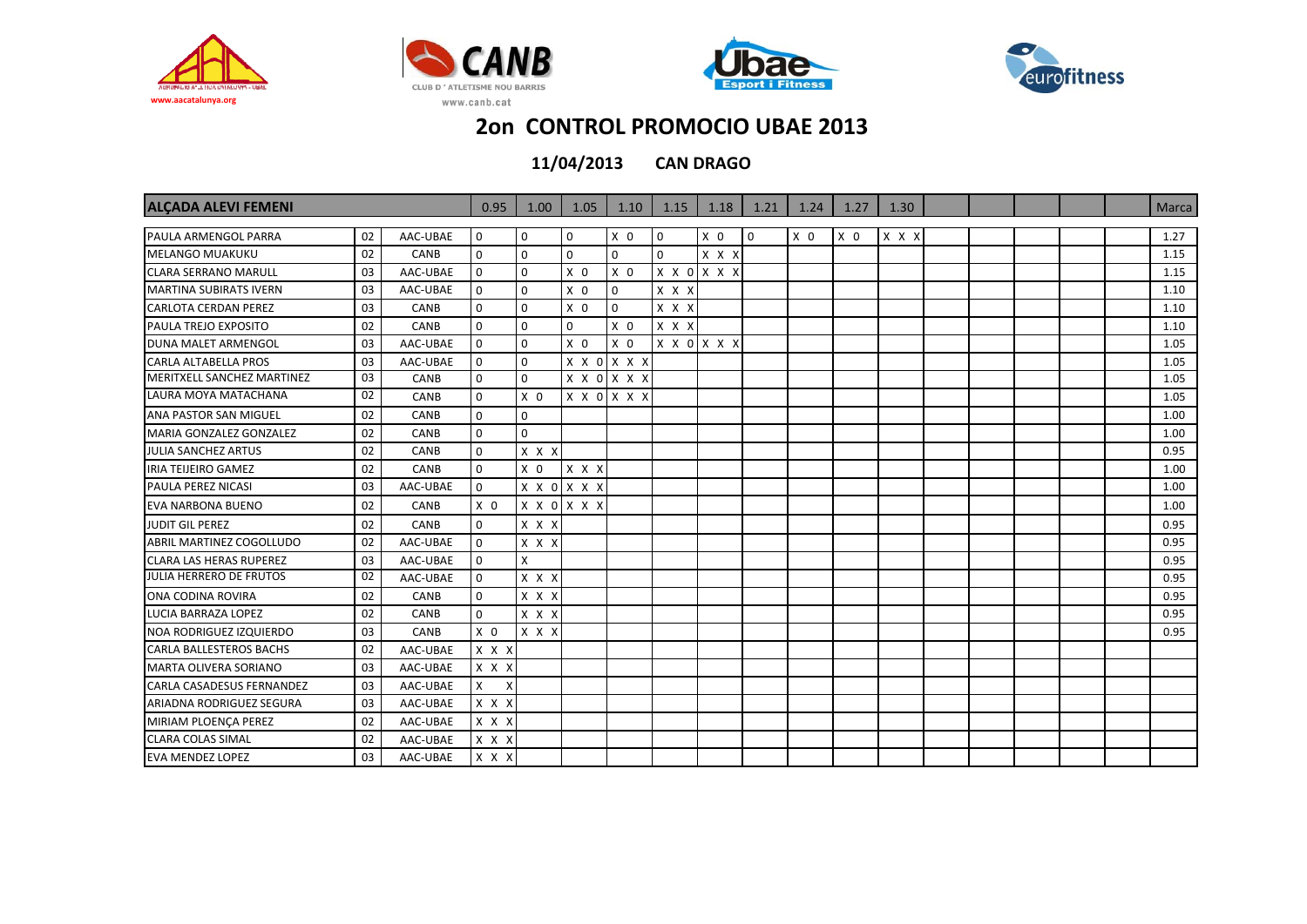







| <b>PERXA ALEVI FEMENI</b>     |    |            | 1.40                     | 1.50                     | 1.60                     | 1.70                     | 1.80        | 1.90                     | 2.00                     | 2.10                     | 2.20     | 2.30                     | 2.40 | 2.50           | 2.60                     | 2.70        | 2.90  | Marca |
|-------------------------------|----|------------|--------------------------|--------------------------|--------------------------|--------------------------|-------------|--------------------------|--------------------------|--------------------------|----------|--------------------------|------|----------------|--------------------------|-------------|-------|-------|
| <b>PAULA PEREZ NICASI</b>     | 03 | AAC-UBAE   | X X X                    |                          |                          |                          |             |                          |                          |                          |          |                          |      |                |                          |             |       |       |
| <b>EVA MENDEZ LOPEZ</b>       | 03 | AAC-UBAE   | X X X                    |                          |                          |                          |             |                          |                          |                          |          |                          |      |                |                          |             |       |       |
|                               |    |            |                          |                          |                          |                          |             |                          |                          |                          |          |                          |      |                |                          |             |       |       |
| <b>CLARA SERRANO MARULL</b>   | 03 | AAC-UBAE   | X X X                    |                          |                          |                          |             |                          |                          |                          |          |                          |      |                |                          |             |       |       |
| <b>MARTINA SUBIRATS IVERN</b> | 03 | AAC-UBAE   | X X X                    |                          |                          |                          |             |                          |                          |                          |          |                          |      |                |                          |             |       |       |
| <b>DUNA MALET ARMENGOL</b>    | 03 | AAC-UBAE   | X X X                    |                          |                          |                          |             |                          |                          |                          |          |                          |      |                |                          |             |       |       |
| <b>EVA NARBONA BUENO</b>      | 02 | CANB       | X X X                    |                          |                          |                          |             |                          |                          |                          |          |                          |      |                |                          |             |       |       |
|                               |    |            |                          |                          |                          |                          |             |                          |                          |                          |          |                          |      |                |                          |             |       |       |
| <b>PERXA INFANTIL FEMENI</b>  |    | 1.40       | 1.50                     | 1.60                     | 1.70                     | 1.80                     | 1.90        | 2.00                     | 2.10                     | 2.20                     | 2.30     | 2.40                     | 2.50 | 2.60           | 2.70                     | 2.90        | Marca |       |
| <b>MARIA GARCIA ROMERA</b>    | 01 | <b>UCA</b> | 0                        |                          | 10                       |                          | 0           |                          |                          | x x o x x o x x x        |          |                          |      |                |                          |             |       | 2.00  |
| <b>CARLA ALVAREZ MANRUBIA</b> | 01 | <b>UCA</b> | $\mathbf 0$              | X X 0 0                  |                          | $X$ 0                    | x x x       |                          |                          |                          |          |                          |      |                |                          |             |       | 1.70  |
| <b>MARTA MENDEZ LOPEZ</b>     | 01 | AAC-UBAE   | 0                        | $\Omega$                 | $\overline{0}$           |                          | X X O X X X |                          |                          |                          |          |                          |      |                |                          |             |       | 1.70  |
| ALBA BLANC ANGULO             | 01 | CANB       | X X X                    |                          |                          |                          |             |                          |                          |                          |          |                          |      |                |                          |             |       |       |
| <b>CRISTINA CONDE FONT</b>    | 01 | CANB       | X X X                    |                          |                          |                          |             |                          |                          |                          |          |                          |      |                |                          |             |       |       |
| <b>MARIA MARTIN ESCUDERO</b>  | 01 | CANB       | X X X                    |                          |                          |                          |             |                          |                          |                          |          |                          |      |                |                          |             |       |       |
|                               |    |            |                          |                          |                          |                          |             |                          |                          |                          |          |                          |      |                |                          |             |       |       |
| PERXA CADET FEMENI            |    |            | 1.40                     | 1.50                     | 1.60                     | 1.70                     | 1.80        | 1.90                     | 2.00                     | 2.10                     | 2.20     | 2.30                     | 2.40 | 2.50           | 2.60                     | 2.70        | 2.90  | Marca |
| <b>CLAUDIA TERES VILALTA</b>  | 98 | AAC-UBAE   | $\overline{a}$           | $\overline{\phantom{a}}$ | $\overline{\phantom{a}}$ | $\overline{\phantom{a}}$ |             | $\overline{\phantom{a}}$ | $\overline{\phantom{a}}$ | $\overline{\phantom{a}}$ |          | $\overline{\phantom{a}}$ |      | $\overline{0}$ | $\overline{\phantom{a}}$ | $\mathbf 0$ | X X X | 2.70  |
| <b>MARIA BALLART VERNET</b>   | 99 | AAC-UBAE   | $\sim$                   | $\overline{\phantom{a}}$ | $\overline{\phantom{a}}$ | $\overline{\phantom{a}}$ |             |                          | $\overline{\phantom{a}}$ | $\overline{\phantom{a}}$ | $\Omega$ | $\overline{\phantom{a}}$ | 0    | X X X          |                          |             |       | 2.40  |
| MIREIA JULIA ROSSEÑÑ          | 96 | CANB       | $\overline{\phantom{a}}$ | $\sim$                   | $\overline{\phantom{a}}$ | $\overline{\phantom{a}}$ |             | X X O X O                |                          | X X X                    |          |                          |      |                |                          |             |       | 2.00  |
| SILVIA JULIA ROSSELL          | 98 | CANB       | X X 0 0                  |                          |                          |                          |             |                          |                          |                          |          |                          |      |                |                          |             |       | 1.60  |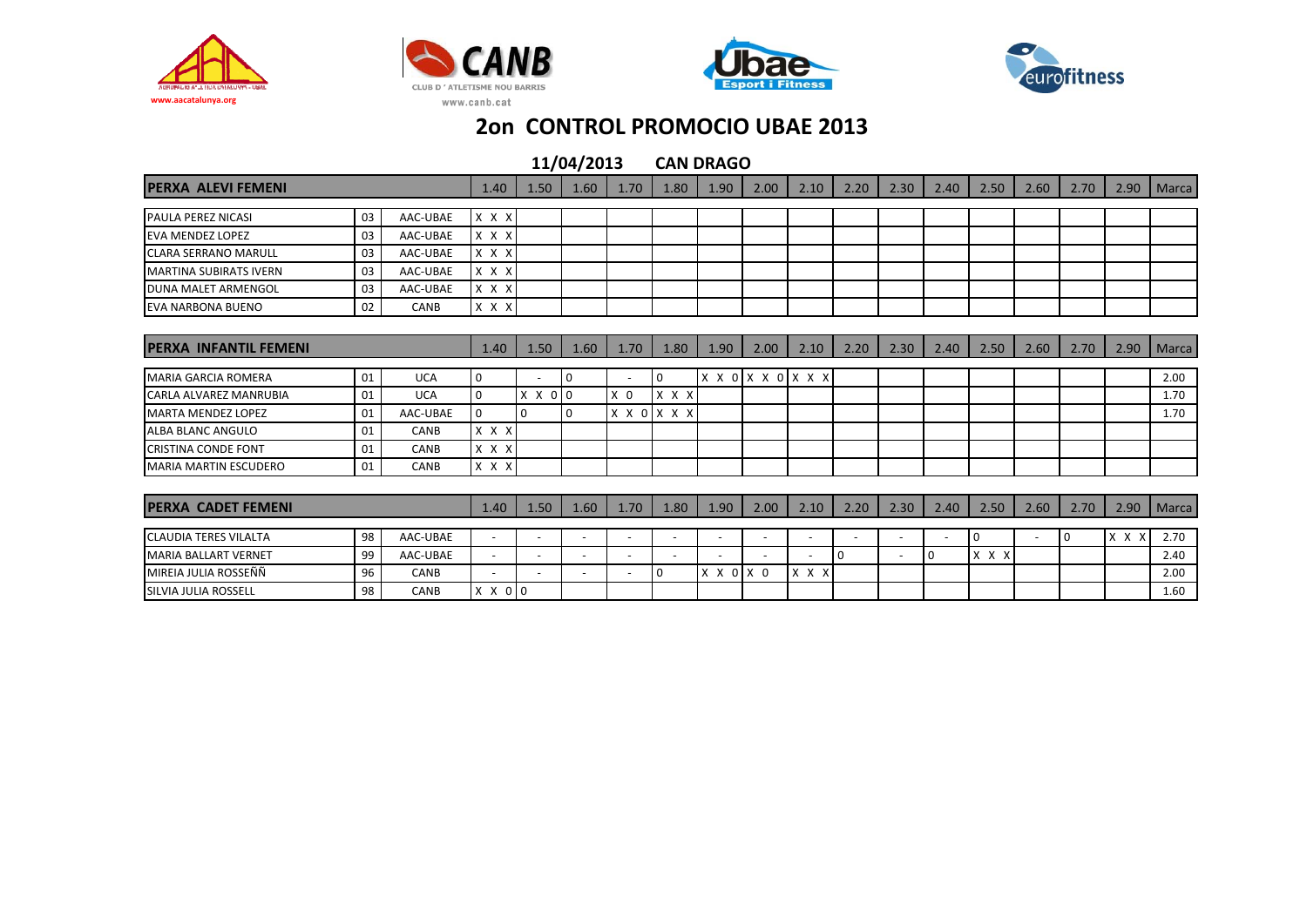







| <b>ALCADA ALEVI MASCULI</b>   |    |          |                | 1.00           | 1.05           | 1.10  | 1.15        | 1.18 | 1.21        | 1.24 | 1.27 | 1.30 |  |  | <b>Marca</b> |
|-------------------------------|----|----------|----------------|----------------|----------------|-------|-------------|------|-------------|------|------|------|--|--|--------------|
| JOAN COMAS MARIN              | 03 | AAC-UBAE | 0              | $\mathbf 0$    | 0              | 0     | X X O X O   |      | $X$ $X$ $X$ |      |      |      |  |  | 1.18         |
| <b>HUGO GIMENO BUENO</b>      | 02 | CANB     | 0              | 0              | $\mathbf 0$    |       | X X O X X X |      |             |      |      |      |  |  | 1.10         |
| <b>CRISTIAN SIVILLA CALVO</b> | 02 | AAC-UBAE | $\mathbf 0$    | $\Omega$       | $\Omega$       | x x x |             |      |             |      |      |      |  |  | 1.05         |
| LLUC RAMADA MUÑOZ             | 03 | AAC-UBAE | $\mathbf 0$    | X X 0 0        |                | X X X |             |      |             |      |      |      |  |  | 1.05         |
| VICENTE GARRIDO ZUÑIGA        | 02 | CANB     | $\mathbf 0$    | $\mathbf 0$    | X <sub>0</sub> | x x x |             |      |             |      |      |      |  |  | 1.05         |
| PAU HERNANDEZ AROLA           | 02 | AAC-UBAE | 0              | $\Omega$       | X X X          |       |             |      |             |      |      |      |  |  | 1.00         |
| <b>POL CARCELES FERRERONS</b> | 03 | AAC-UBAE | 0              | $\Omega$       | X X X          |       |             |      |             |      |      |      |  |  | 1.00         |
| <b>MARCEL ALVAREZ BIGAS</b>   | 02 | AAC-UBAE | 0              | $\Omega$       | X X X          |       |             |      |             |      |      |      |  |  | 1.00         |
| <b>SERGI CAPDEVILA</b>        | 02 | CANB     | 0              | 0              | x x x          |       |             |      |             |      |      |      |  |  | 1.00         |
| ALEX DE LA FUENTE MARTINEZ    | 03 | AAC-UBAE | X X 0 0        |                | X X X          |       |             |      |             |      |      |      |  |  | 1.00         |
| JOEL PEREZ RODRIGUEZ          | 03 | AAC-UBAE | 0              | X <sub>0</sub> | $x \times x$   |       |             |      |             |      |      |      |  |  | 1.00         |
| <b>ERIC LORE AMIGO</b>        | 03 | AAC-UBAE | 0              | X <sub>0</sub> | X X X          |       |             |      |             |      |      |      |  |  | 1.00         |
| <b>ERIC CRESPO</b>            | 02 | CANB     | $\mathbf 0$    |                | X X O X X X    |       |             |      |             |      |      |      |  |  | 1.00         |
| JOSE MIGUEL SOLETO            | 03 | CANB     | X <sub>0</sub> |                | X X O X X X    |       |             |      |             |      |      |      |  |  | 1.00         |
| LLUC BONAL CODOMI             | 02 | AAC-UBAE | 0              | $X$ $X$ $X$    |                |       |             |      |             |      |      |      |  |  | 0.95         |
| PAU CIVERA POCEIRO            | 03 | AAC-UBAE | 0              | X X X          |                |       |             |      |             |      |      |      |  |  | 0.95         |
| JOEL CONEJERO FRECHILLA       | 02 | AAC-UBAE |                | X X O X X X    |                |       |             |      |             |      |      |      |  |  | 0.95         |
| <b>ANIOL VINYES</b>           | 03 | CANB     |                | X X O X X X    |                |       |             |      |             |      |      |      |  |  | 0.95         |

| <b>PERXA INFANTIL MASCULI</b>                              |    |                        |                          | 1.50 <sub>2</sub>        | $1.60$ $V$ | 1.70                                |      |      |      |                               |  |  |  | Marca        |
|------------------------------------------------------------|----|------------------------|--------------------------|--------------------------|------------|-------------------------------------|------|------|------|-------------------------------|--|--|--|--------------|
| <b>ORIOL ALMIRALL SOLER</b>                                | 00 | CANB                   |                          | 0                        |            | $X$ $X$ $X$                         |      |      |      |                               |  |  |  | 1.60         |
| BIEL BENAVENTE TORTAJADA                                   | 00 | CANB                   |                          | X<br>- 0                 | X          |                                     |      |      |      |                               |  |  |  | 1.50         |
| <b>SERGIO OTERO GABALDA</b>                                | 00 | CANB                   | X O                      | X X X                    |            |                                     |      |      |      |                               |  |  |  | 1.40         |
|                                                            |    |                        |                          |                          |            |                                     |      |      |      |                               |  |  |  |              |
| <b>PERXA CADET MASCULI</b>                                 |    |                        | 2.20                     | 2.50                     | 2.60       | 2.70                                | 2.80 | 2.90 | 3.00 | 3.20                          |  |  |  | Marca        |
|                                                            | 98 |                        |                          |                          |            |                                     | v    |      |      |                               |  |  |  |              |
| <b>GUILLEM CARNERO RODRIGUEZ</b><br><b>JOAN QUEROL PLA</b> | 99 | <b>UCA</b><br>AAC-UBAE | $\overline{\phantom{0}}$ | $\overline{\phantom{0}}$ | X          | $\overline{\phantom{0}}$<br>0 X X X | x v  |      | 0    | $\mathsf{X}$<br>$\times$<br>X |  |  |  | 3.00<br>2.60 |